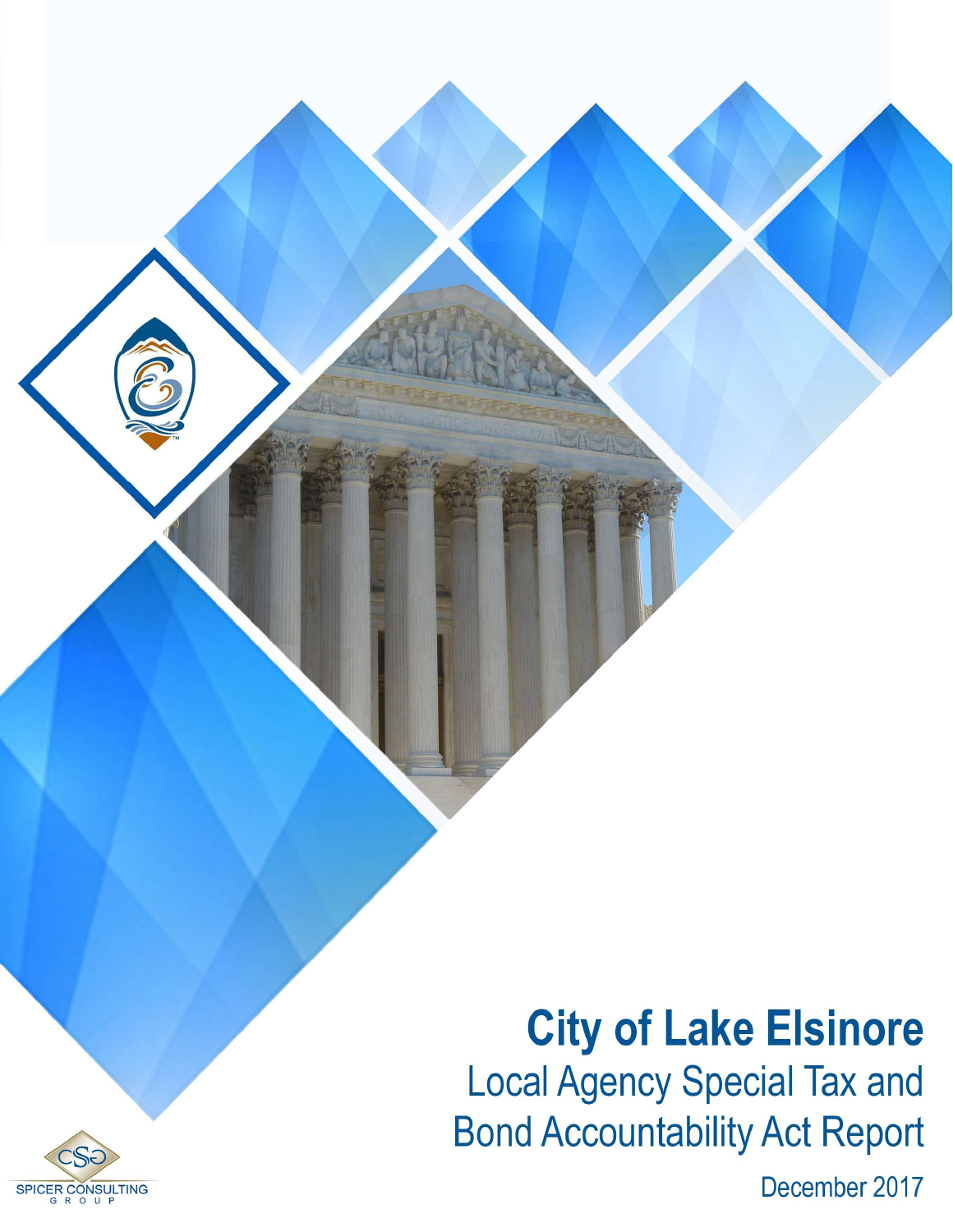### Table of Contents

### **Sections**

| $\mathbf{1}$ . | Introduction of Bond Accountability Act (SB 165)                 | 1               |
|----------------|------------------------------------------------------------------|-----------------|
| 2.             | Community Facilities District No. 88-3 (West Lake Elsinore)      | $\overline{2}$  |
| 3.             | <b>Community Facilities District No. 90-2 (Tuscany Hills)</b>    | 3               |
| 4.             | <b>Community Facilities District No. 95-1 (City Center)</b>      | $\overline{4}$  |
| 5.             | <b>Community Facilities District No. 98-1 (Summerhill)</b>       | 5               |
| 6.             | Community Facilities District No. 2003-2 (Canyon Hills)          | 6               |
| 7.             | Community Facilities District No. 2004-3 (Rosetta Canyon)        | 9               |
| 8.             | Community Facilities District No. 2005-1 (Serenity)              | 11              |
| 9.             | Community Facilities District No. 2005-2 (Alberhill Ranch)       | 12 <sup>2</sup> |
| 10.            | Community Facilities District No. 2005-5 (Wasson Canyon)         | 13              |
| 11.            | Community Facilities District No. 2005-6 (City Center Townhomes) | 14              |
| 12.            | Community Facilities District No. 2006-1 (Summerly)              | 15              |
| 13.            | Community Facilities District No. 2006-2 (Viscaya)               | 18              |

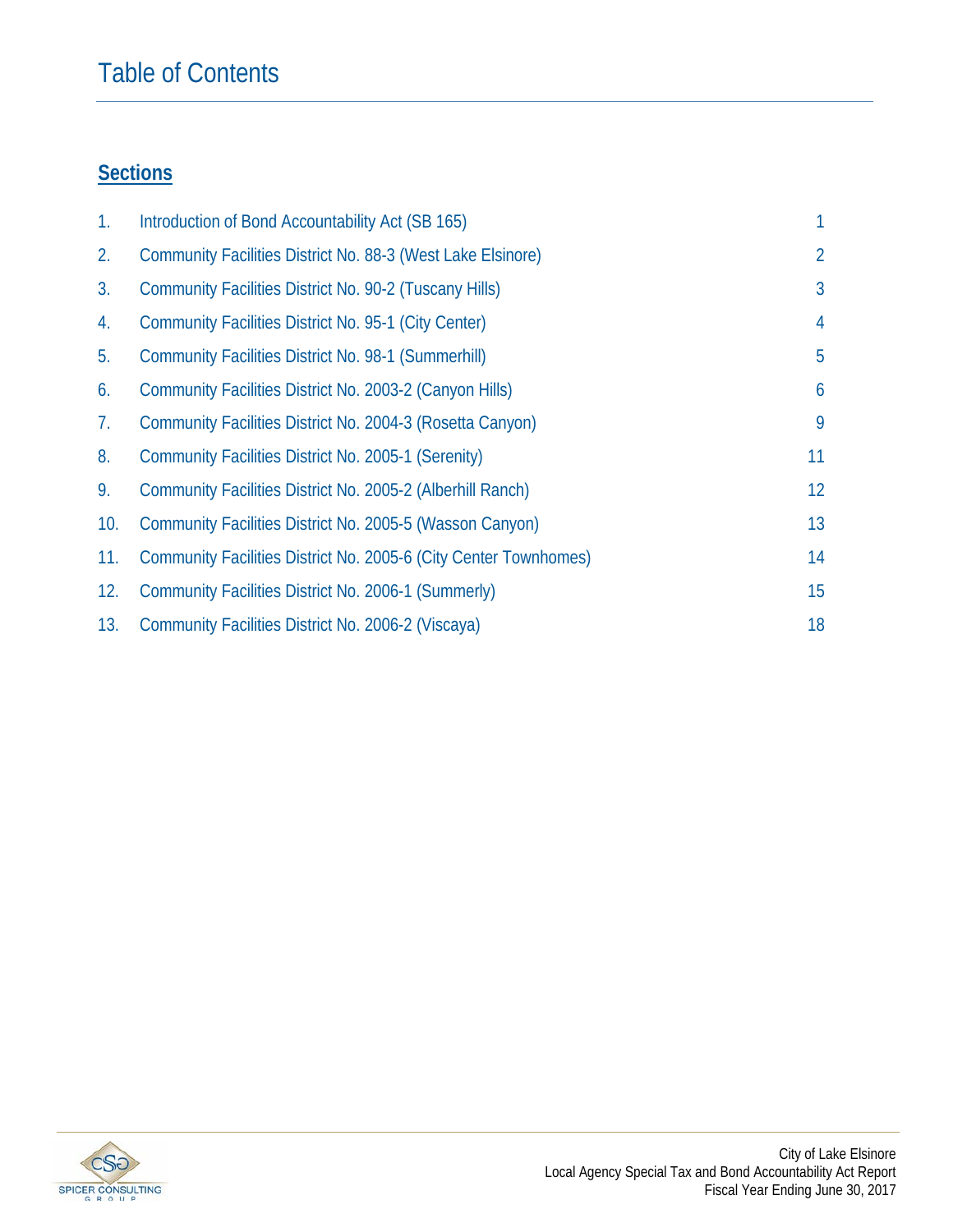#### Bond Accountability Act (Senate Bill 165)

Senate Bill 165 (SB 165) shall be cited as the Local Agency Special Tax and Bond Accountability Act (the "Act"). This Act requires that any local special tax/local bond measure subject to voter approval contain a statement indicating the specific purposes of the special tax, require that the proceeds of the special tax be applied to those purposes, require the creation of an account into which the proceeds shall be deposited, and require an annual report containing specified information concerning the use of the proceeds. The Act only applies to bonds issued on or after January 1, 2001 in accordance with Sections 50075.1 and 53410 of the California Government Code.

Some of the requirements of the Act are handled at the formation (bond issuance) of the Special Tax District and others are handled through annual reports. This section of the report intends to comply with Sections 50075.3 and 53411 of the California Government Code that states:

The chief fiscal officer of the issuing local agency shall file a report with its governing body no later than January 1, after the bonds have been issued and at least once a year thereafter. The Annual report shall contain all of the following:

- (a) The amount of funds collected and expended.
- (b) The status of any project required or authorized to be funded as identified in subdivision (a) of Section 50075.1 and Section 53410.

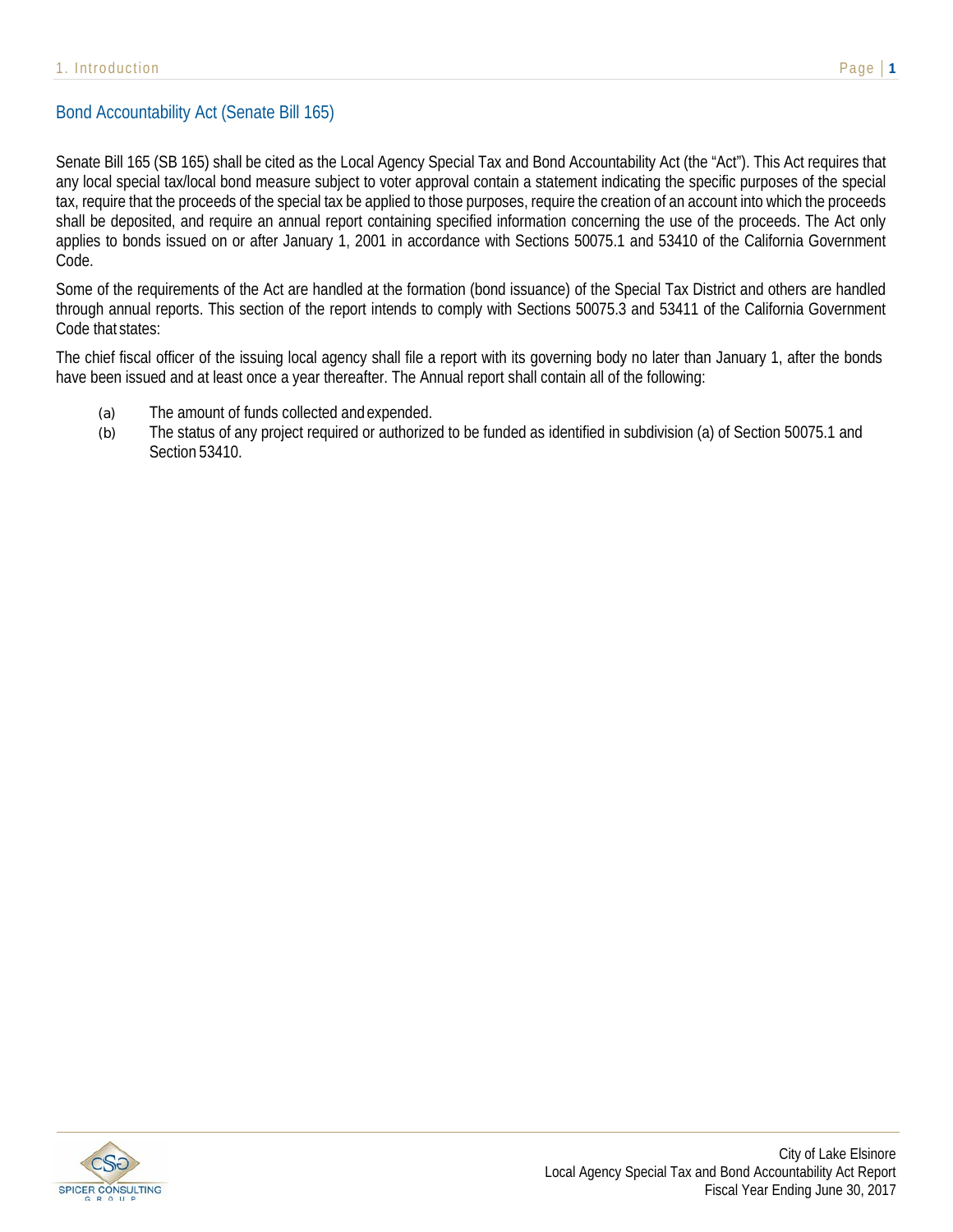Community Facilities District No. 88-3 (West Lake Elsinore) Local Agency Revenue Bonds 2013 Series B Local Agency Revenue Refunding Bonds 2015 Series B

#### *Location*

Community Facilities District No. 88-3 (the "CFD No. 88-3") is generally located northwest of Highway 74 and south of Interstate 15. CFD No. 88-3 comprises over 610 acres and its boundaries are Machado Street to the east, Lakeshore Drive and Mountain Avenue to the north, Alvarado Street to the south and the City boundaries to the west.

#### *Authorized Facilities and Bonds*

CFD No. 88-3 was formed to finance major public improvements which include street improvements along Grand Avenue, Lincoln Avenue, and Le Gay Street, storm drain improvements, sanitary improvements, water system improvements, and public improvements for McVicker Canyon Park and Lincoln Street Fire Station. The District currently has two series of bonds: The Subordinate Bonds, 2013 Series B, and the Local Agency Revenue Refunding Bonds, 2015 Series B. The Senior Bonds, 2008 Series A, were refunded by the 2015 Series B Bonds.

#### *Funds Collected and Expended*

The table below shows the amount of special taxes collected and the expenditures made to fund the authorized facilities and incidental expenses of CFD No. 88-3 from July 1, 2016 through June 30, 2017.

| <b>Description</b>                     | <b>Amount</b> |
|----------------------------------------|---------------|
| FY 2016-17 Revenues                    |               |
| <b>Special Taxes Levied</b>            | \$2,504,690   |
| Less: Delinquency as of 6/30/2017      | \$14,597      |
| <b>Total Special Taxes Collected</b>   | \$2,490,093   |
|                                        |               |
| 2017 Expenditures                      |               |
| Bond Interest - 3/1/2017               | \$167,281     |
| Bond Interest - 9/1/2017               | \$167,281     |
| Bond Principal - 9/1/2017              | \$2,030,000   |
| Administrative Expenses <sup>(1)</sup> | \$66,354      |
| <b>Total Expenditures</b>              | \$2,430,916   |
|                                        |               |
| <b>Ending Special Tax Fund Balance</b> | \$59,177      |

(1) Amount allocated to Administrative Expenses and may not have been expended in its entirety.

#### *Project Status*

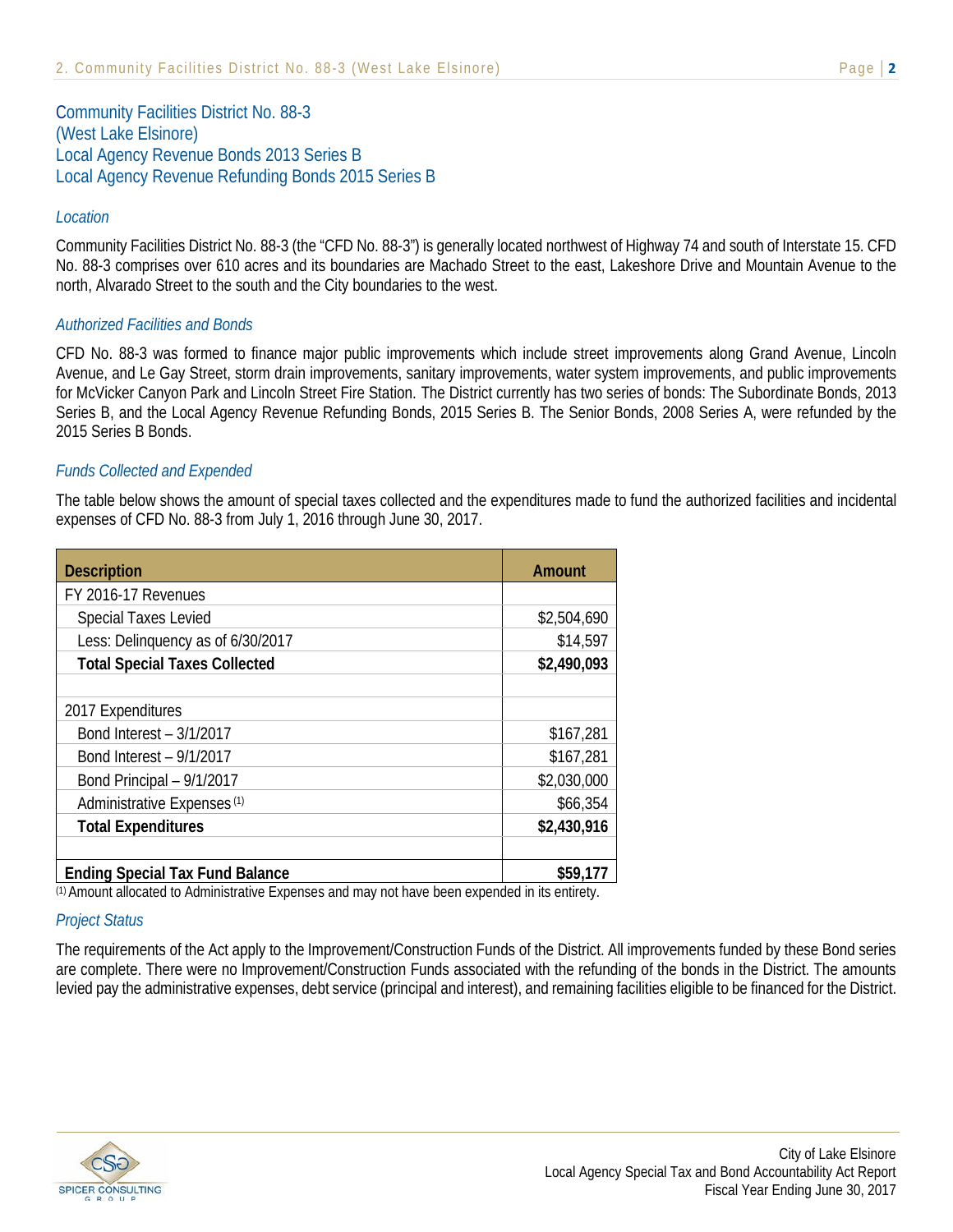#### *Location*

Community Facilities District No. 90-2 (the "CFD No. 90-2") is located within the Rancho Laguna Redevelopment Project Area No. II in the City. It is generally located adjacent to the northeastern limits of the City. Summerhill Drive serves as the main access from the southwest. The development is bounded on the north by Greenwald Street. Greenwald Street intersects with Highway 74, approximately two miles north of the site, providing access to the cities of Perris and Riverside.

#### *Authorized Facilities and Bonds*

CFD No. 90-2 was formed to finance certain improvements within and in the vicinity of the District including grading for public streets, public access roads, and public building pads; street improvements consisting of curbs, gutters, sidewalks, lawns, street lights, storm drains, and utilities in the public streets; the domestic water system consisting of three reservoirs, booster pumping stations, pressure reducing stations, and the distribution mains and appurtenances in the public streets; and a sanitary sewer system consisting of gravity sewer, manholes, lift stations, force mains, and appurtenances in public streets and public easements. The District has two series of bonds: Special Tax Parity Bonds 2002 Series A and 2007 Series A.

#### *Funds Collected and Expended*

The table below shows the amount of special taxes collected and the expenditures made to fund the authorized facilities and incidental expenses of CFD No. 90-2 from July 1, 2016 through June 30, 2017.

| <b>Description</b>                     | <b>Amount</b> |
|----------------------------------------|---------------|
| FY 2016-17 Revenues                    |               |
| <b>Special Taxes Levied</b>            | \$1,709,290   |
| Less: Delinquency as of 6/30/2017      | \$26,435      |
| <b>Total Special Taxes Collected</b>   | \$1,682,855   |
|                                        |               |
| 2017 Expenditures                      |               |
| Bond Interest - 3/1/2017               | \$165,150     |
| Bond Interest - 9/1/2017               | \$165,150     |
| Bond Principal - 9/1/2017              | \$780,000     |
| Authorized Improvements                | \$510,961     |
| Administrative Expenses <sup>(1)</sup> | \$53,040      |
| <b>Total Expenditures</b>              | \$1,674,301   |
| <b>Ending Special Tax Fund Balance</b> | \$8,554       |

(1) Amount allocated to Administrative Expenses and may not have been expended in its entirety.

#### *Project Status*

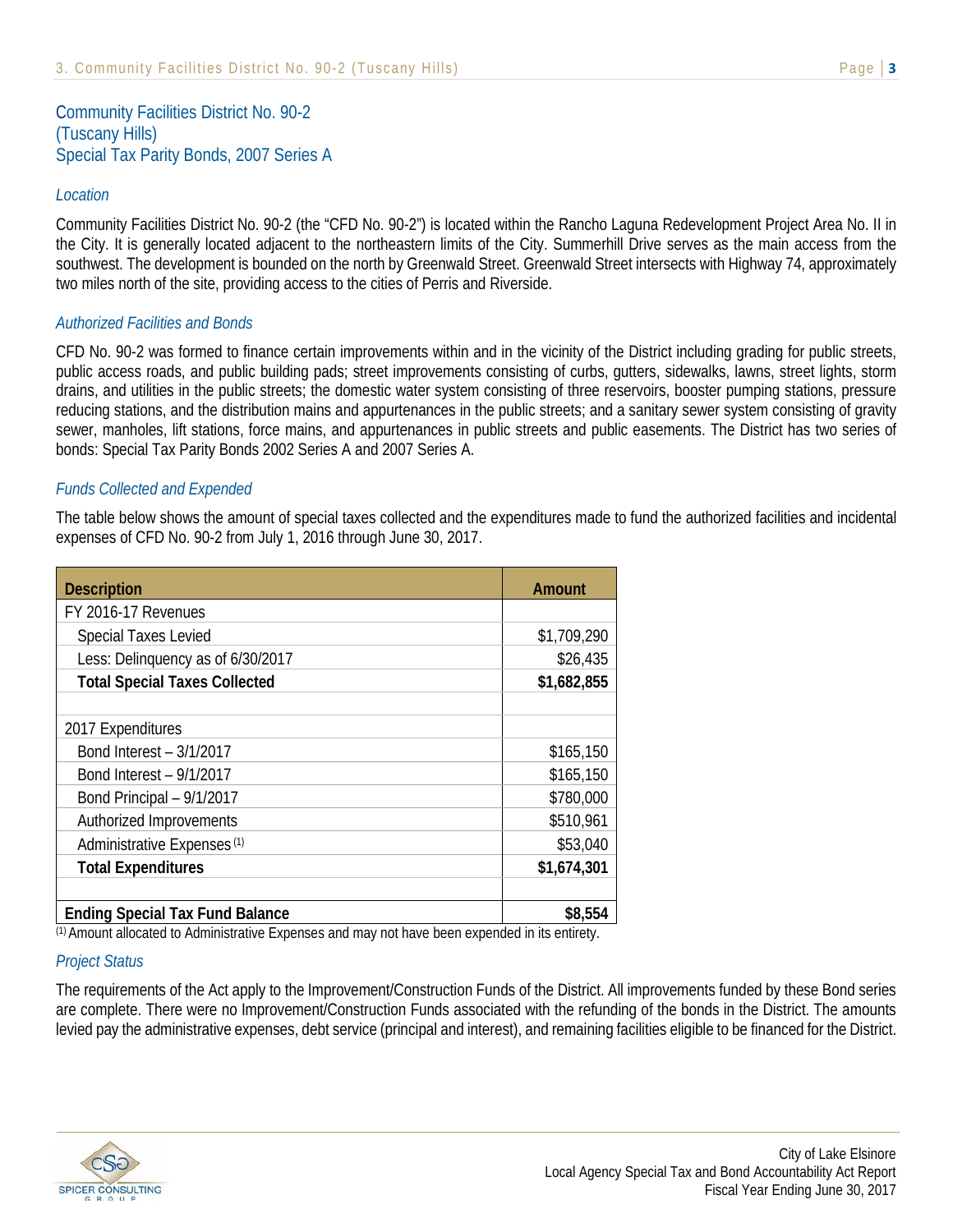Community Facilities District No. 95-1 (City Center) Local Agency Revenue Refunding Bonds Series 2015

#### *Location*

Community Facilities District No. 95-1 (the "CFD No. 95-1") is part of the Lake Elsinore City Center (the "Shopping Center") located at the northwest quadrant of Grape Street and Railroad Canyon Road adjacent to Interstate Highway 15.

#### *Authorized Facilities and Bonds*

CFD No. 95-1 was formed for the purpose of constructing and acquiring certain public improvements needed to meet increased demand upon the City of Lake Elsinore as a result of development within the boundaries of the District, which is part of the Lake Elsinore City Center, a community shopping center. The public facilities financed by the District include street improvements, sanitary sewer, domestic water, and storm drain. The District currently has one series of bonds: The Local Agency Revenue Refunding Bonds, Series 2015, which refunded the 2011 Series B, Local Agency Revenue Bonds.

#### *Funds Collected and Expended*

The table below shows the amount of special taxes collected and the expenditures made to fund the authorized facilities and incidental expenses of CFD No. 95-1 from July 1, 2016 through June 30, 2017.

| <b>Description</b>                     | <b>Amount</b> |
|----------------------------------------|---------------|
| FY 2016-17 Revenues                    |               |
| <b>Special Taxes Levied</b>            | \$157,432     |
| Less: Delinquency as of 6/30/2017      | \$0           |
| <b>Total Special Taxes Collected</b>   | \$157,432     |
|                                        |               |
| 2017 Expenditures                      |               |
| Bond Interest - 3/1/2017               | \$21,650      |
| Bond Interest - 9/1/2017               | \$21,650      |
| Bond Principal - 9/1/2017              | \$90,000      |
| Administrative Expenses <sup>(1)</sup> | \$24,132      |
| <b>Total Expenditures</b>              | \$157,432     |
|                                        |               |
| <b>Ending Special Tax Fund Balance</b> | .             |

(1) Amount allocated to Administrative Expenses and may not have been expended in its entirety.

#### *Project Status*

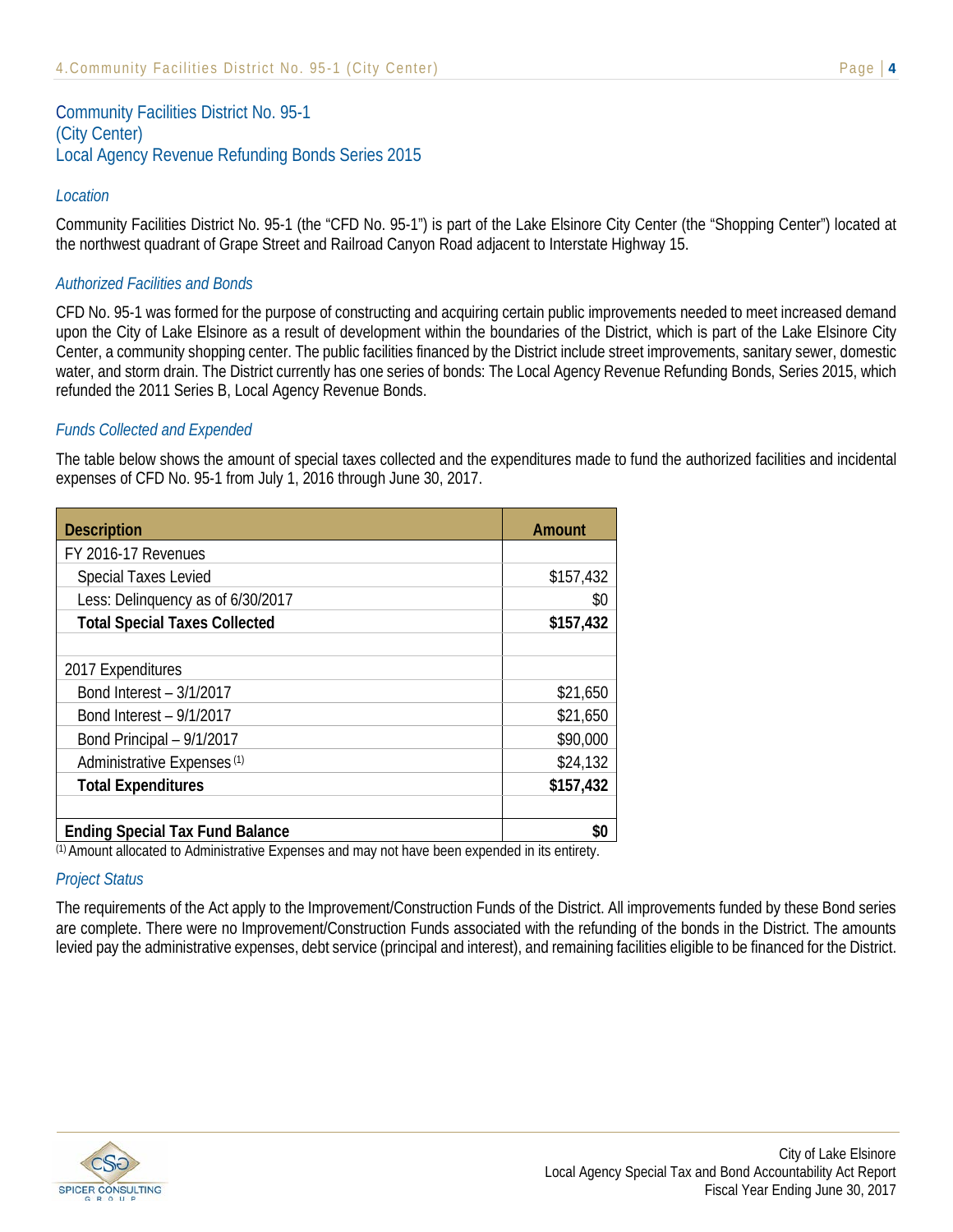Community Facilities District No. 98-1 (Summerhill) Local Agency Revenue Bonds 2013 Series C

#### *Location*

Community Facilities District No. 98-1 (the "CFD 98-1") is located to the northeast of the intersection of Railroad Canyon Road with Interstate 15. Summerhill Drive, which intersects with Railroad Canyon Road, provides the primary access to the area within the District.

#### *Authorized Facilities and Bonds*

CFD No. 98-1 was formed for the purpose of constructing and acquiring certain public improvements needed to meet increased demand upon the City of Lake Elsinore as a result of development within the boundaries of CFD No. 98-1 and include grading, street improvements, domestic water, sanitary sewer, and parks and recreation facilities. Prior to 2004, CFD No. 98-1 was designated CFD No. 91-2.

#### *Funds Collected and Expended*

The table below shows the amount of special taxes collected and the expenditures made to fund the authorized facilities and incidental expenses of CFD No. 98-1 from July 1, 2016 through June 30, 2017.

| <b>Description</b>                     | <b>Amount</b> |
|----------------------------------------|---------------|
| FY 2016-17 Revenues                    |               |
| <b>Special Taxes Levied</b>            | \$1,139,166   |
| Less: Delinquency as of 6/30/2017      | \$13,603      |
| <b>Total Special Taxes Collected</b>   | \$1,125,563   |
|                                        |               |
| 2017 Expenditures                      |               |
| Bond Interest - 3/1/2017               | \$286,503     |
| Bond Interest - 9/1/2017               | \$286,503     |
| Bond Principal - 9/1/2017              | \$505,000     |
| Administrative Expenses <sup>(1)</sup> | \$31,164      |
| <b>Total Expenditures</b>              | \$1,109,170   |
|                                        |               |
| <b>Ending Special Tax Fund Balance</b> | \$16,393      |

(1) Amount allocated to Administrative Expenses and may not have been expended in its entirety.

#### *Project Status*

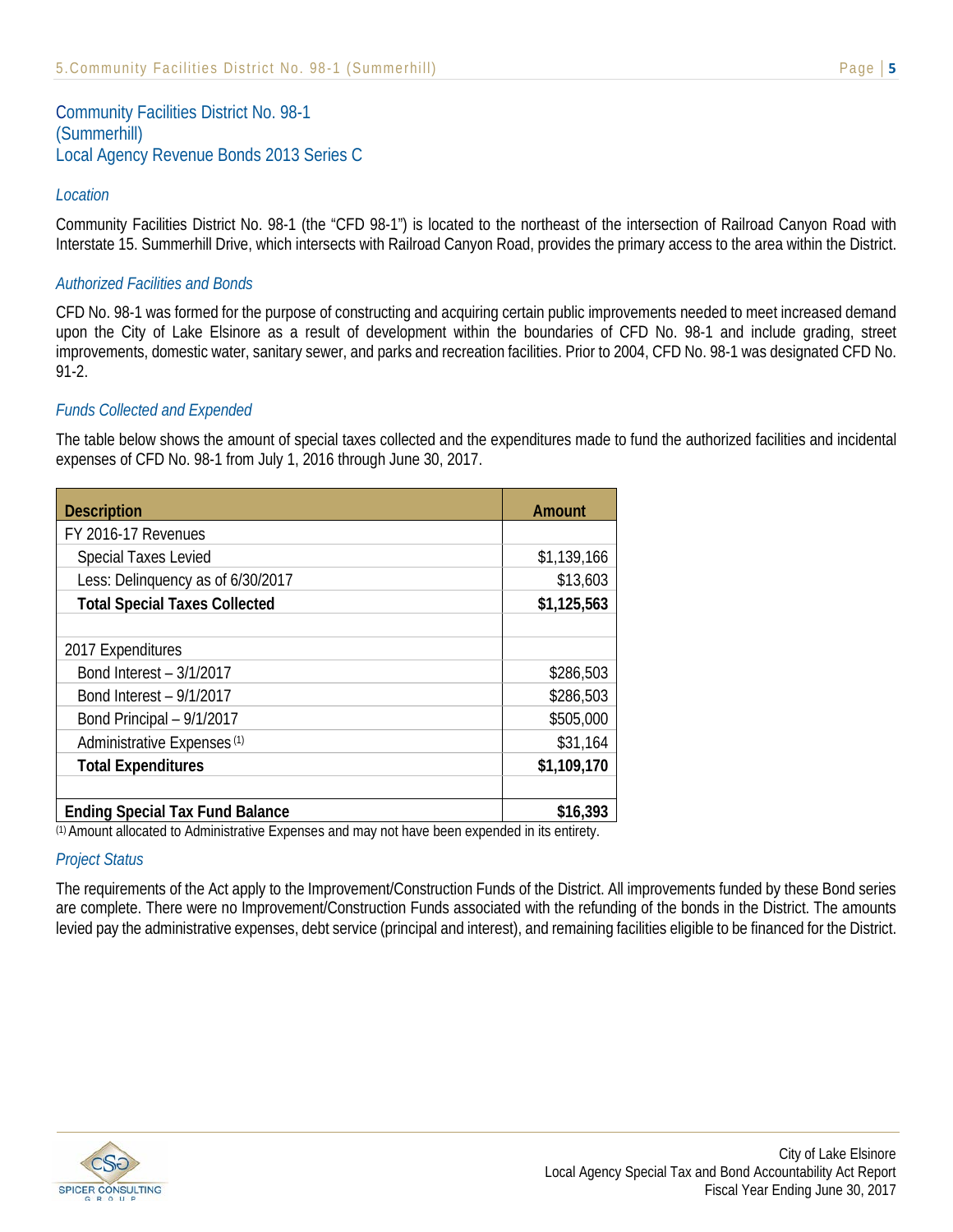Community Facilities District No. 2003-2 (Canyon Hills) Improvement Areas A, Local Agency Revenue Bonds 2014 Series B Improvement Areas B, Local Agency Revenue Bonds 2015 Series Improvement Areas C, Local Agency Revenue Bonds 2014 Series B and Local Agency Revenue Bonds 2012 Series C Improvement Areas D, Local Agency Revenue Bonds 2014 Series A

#### *Location*

Community Facilities District No. 2003-2 (the "CFD No. 2003-2") is comprised of Canyon Hills, a planned residential community in the western portion of Riverside County covering approximately 2,040 acres. Canyon Hills is located in the southeast portion of the City to the south of the City of Canyon Lake. Pardee Homes is the master developer of the Canyon Hills project that is bifurcated by Canyon Hills Road and is approximately 2-1/2 miles east of the Corona Freeway (I-15). The proposed development is planned to include approximately 3,458 single-family residential properties, 305 multi-family residential properties, and approximately 33 acres of nonresidential property at build-out.

#### *Authorized Facilities and Bonds*

CFD No. 2003-2 was formed in January, 2004 to finance the planning, designing, permitting, acquisition and construction of public infrastructure consisting primarily of street, sewer, water, storm drain, park facilities, fire station, certain City and Elsinore Valley Municipal Water District fees, to fund interest on the Bonds, and to pay the expenses of the District. The District consists of five Improvement Areas (the "IA"), labeled A – E. IA A has a single bond series: Local Agency Revenue Bonds 2014 Series B. IA B has a single series of bonds: Local Agency Revenue Refunding Bonds, Series 2015, which refunded Series 2006 A bonds. IA C has two series of bonds: Local Agency Revenue Bonds 2012 Series C and 2014 Series B. IA D has two series of bonds: Local Agency Revenue Bonds Series A and Special Tax Bonds, 2016 Series A. The IA D bonds were issued August 18, 2016, after the reporting date. No bonds have been issued for Improvement Area E.

#### *Funds Collected and Expended*

The table below shows the amount of special taxes collected and the expenditures made to fund the authorized facilities and incidental expenses of CFD No. 2003-2 from July 1, 2016 through June 30, 2017.

#### **Improvement Area A**

| <b>Description</b>                     | <b>Amount</b> |
|----------------------------------------|---------------|
| FY 2016-17 Revenues                    |               |
| <b>Special Taxes Levied</b>            | \$856,072     |
| Less: Delinquency as of 6/30/2017      | \$1,999       |
| <b>Total Special Taxes Collected</b>   | \$854,073     |
|                                        |               |
| 2017 Expenditures                      |               |
| Bond Interest - 3/1/2017               | \$228,818     |
| Bond Interest - 9/1/2017               | \$228,818     |
| Bond Principal - 9/1/2017              | \$330,000     |
| Administrative Expenses <sup>(1)</sup> | \$43,442      |
| <b>Total Expenditures</b>              | \$831,078     |
|                                        |               |
| <b>Ending Special Tax Fund Balance</b> | \$22,995<br>. |

(1) Amount allocated to Administrative Expenses and may not have been expended in its entirety.

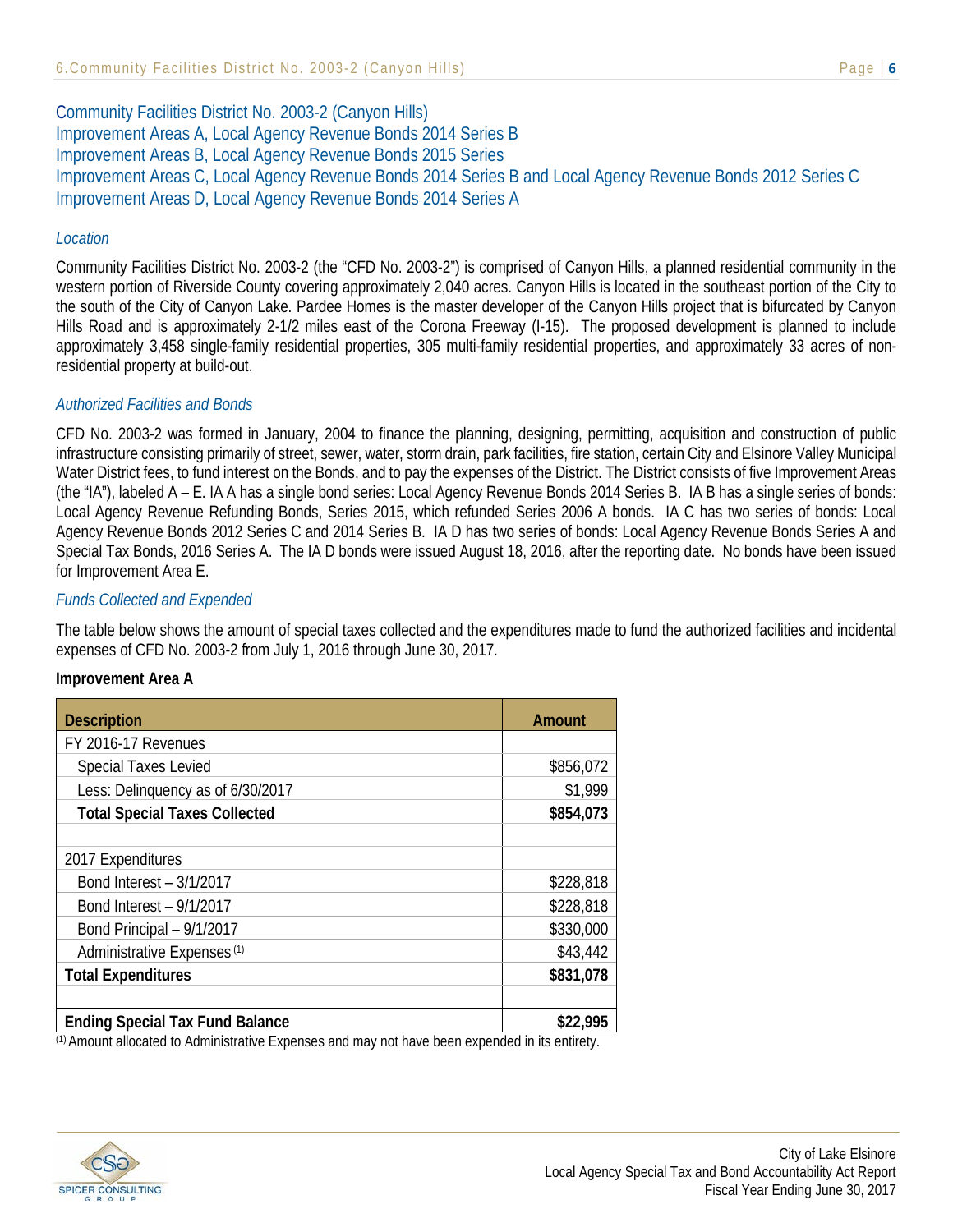#### **Improvement Area B**

| <b>Description</b>                     | <b>Amount</b>  |
|----------------------------------------|----------------|
| FY 2016-17 Revenues                    |                |
| <b>Special Taxes Levied</b>            | \$1,744,542    |
| Less: Delinquency as of 6/30/2017      | \$17,158       |
| <b>Total Special Taxes Collected</b>   | \$1,727,384    |
|                                        |                |
| 2017 Expenditures                      |                |
| Bond Interest - 3/1/2017               | \$624,925      |
| Bond Interest - 9/1/2017               | \$624,925      |
| Bond Principal - 9/1/2017              | \$285,000      |
| Administrative Expenses <sup>(2)</sup> | \$56,832       |
| <b>Total Expenditures</b>              | \$1,591,682    |
|                                        |                |
| <b>Ending Special Tax Fund Balance</b> | \$135,702<br>. |

(2) Amount allocated to Administrative Expenses and may not have been expended in its entirety.

#### **Improvement Area C**

| <b>Description</b>                     | <b>Amount</b> |
|----------------------------------------|---------------|
| FY 2016-17 Revenues                    |               |
| <b>Special Taxes Levied</b>            | \$742,380     |
| Less: Delinquency as of 6/30/2017      | \$5,469       |
| <b>Total Special Taxes Collected</b>   | \$736,911     |
|                                        |               |
| 2017 Expenditures                      |               |
| Bond Interest - 3/1/2017               | \$298,006     |
| Bond Interest - 9/1/2017               | \$298,006     |
| Bond Principal - 9/1/2017              | \$85,000      |
| Administrative Expenses <sup>(3)</sup> | \$41,370      |
| <b>Total Expenditures</b>              | \$722,382     |
|                                        |               |
| <b>Ending Special Tax Fund Balance</b> | \$14,529<br>. |

(3) Amount allocated to Administrative Expenses and may not have been expended in its entirety.

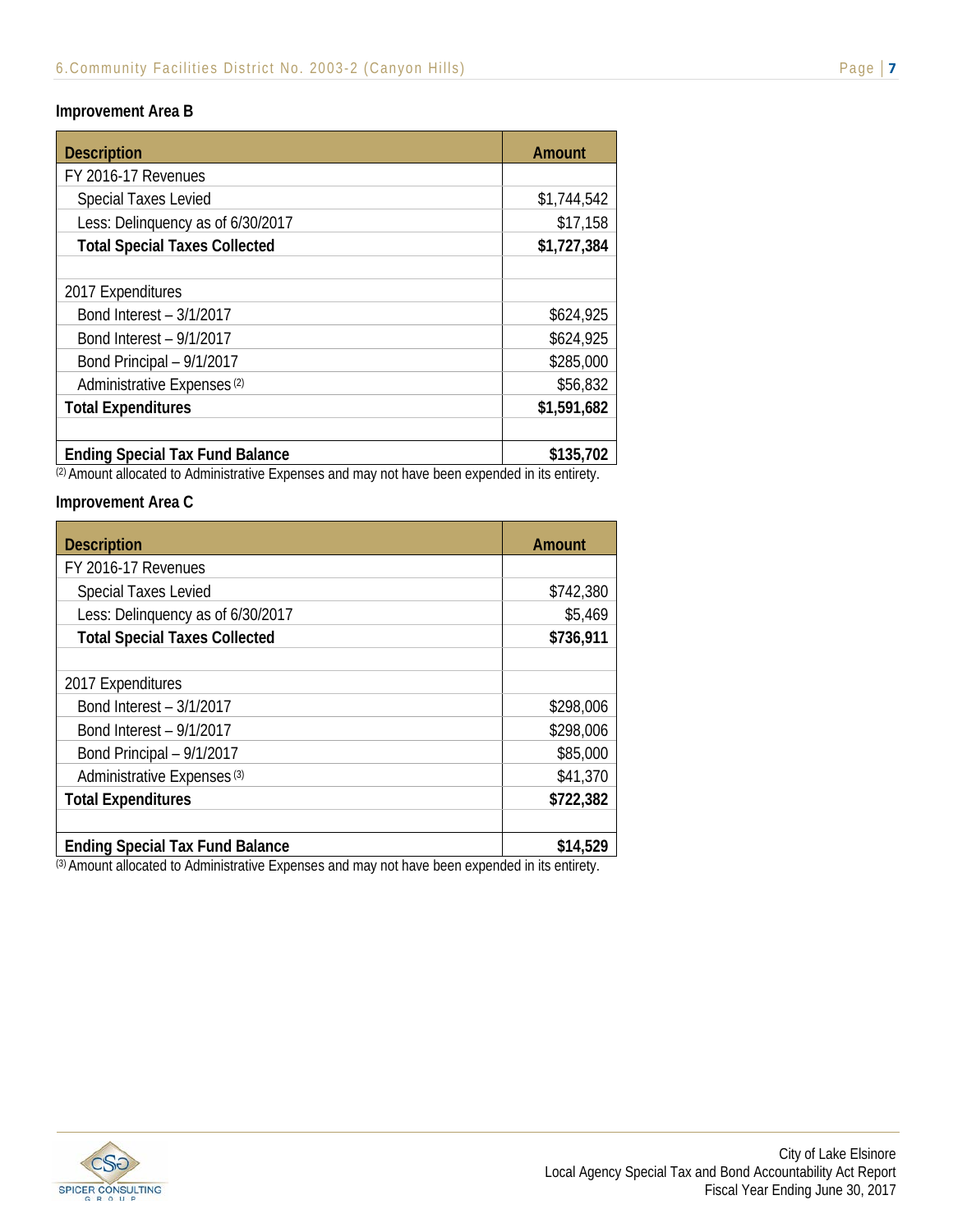#### **Improvement Area D**

| <b>Description</b>                     | Amount      |
|----------------------------------------|-------------|
| FY 2016-17 Revenues                    |             |
| <b>Special Taxes Levied</b>            | \$1,688,887 |
| Less: Delinquency as of 6/30/2017      | \$6,340     |
| <b>Total Special Taxes Collected</b>   | \$1,682,547 |
|                                        |             |
| 2017 Expenditures                      |             |
| Bond Interest - 3/1/2017               | \$524,736   |
| Bond Interest - 9/1/2017               | \$503,396   |
| Bond Principal - 9/1/2017              | \$110,000   |
| Authorized Improvements                | \$467,472   |
| Administrative Expenses <sup>(4)</sup> | \$53,281    |
| <b>Total Expenditures</b>              | \$1,658,885 |
|                                        |             |
| <b>Ending Special Tax Fund Balance</b> | \$23,662    |

(4) Amount allocated to Administrative Expenses and may not have been expended in its entirety.

#### *Project Status*

The requirements of the Act apply to the Improvement Fund of the following Improvement Areas. The following table shows the initial amount deposited to the Improvement Fund, the amount expended, the June 30, 2017 Improvement Fund balance, and the project status. The amounts levied pay the administrative expenses, debt service (principal and interest), and remaining facilities eligible to be financed for each Improvement Area.

| <b>District</b>     | <b>Series</b> | <b>Initial Deposit</b><br><b>Amount to</b><br><b>Improvement Fund</b> | <b>Expended</b><br>Amount | June 30, 2017<br><b>Balance</b> | Project<br><b>Status</b> |
|---------------------|---------------|-----------------------------------------------------------------------|---------------------------|---------------------------------|--------------------------|
| CFD No. 2003-2 IA A | 2014B(5)      | N/A                                                                   | N/A                       | N/A                             | Completed                |
| CFD No. 2003-2 IA B | 2015          | \$9,265,303.49                                                        | \$9,265,303.49            | \$0.00                          | Completed                |
| CFD No. 2003-2 IA C | 2012C         | \$4,547,080.39                                                        | \$4,547,080.39            | \$0.00                          | Completed                |
| CFD No. 2003-2 IA C | 2014(5)       | N/A                                                                   | N/A                       | N/A                             | Completed                |
| CFD No. 2003-2 IA D | 2014          | \$5,709,425.45                                                        | \$5,709,425.45            | \$0.00                          | Completed                |
| CFD No. 2003-2 IA D | 2016A         | \$15,846,431.43                                                       | \$15,846,431.43           | \$0.00                          | Completed                |

(5) There were no Improvement/Construction Funds associated with the refunding of the bonds in these Districts. The amount levied pays the administrative expenses, debt service (principal and interest), and remaining facilities eligible to be financed for each District.

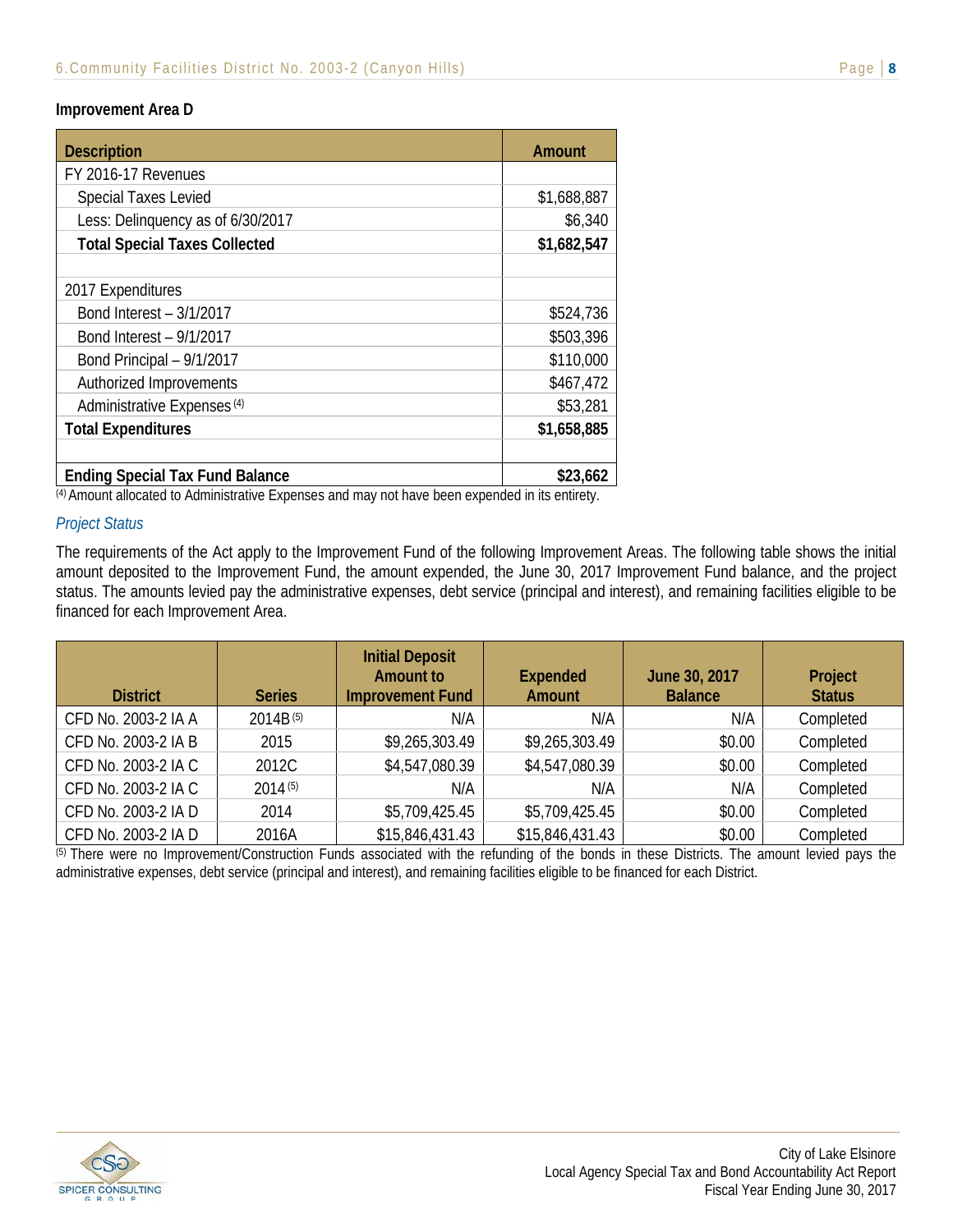### Community Facilities District No. 2004-3 (Rosetta Canyon) Improvement Area 1, Local Agency Revenue Refunding Bonds Series 2015 Improvement Area 2, Local Agency Revenue Refunding Bonds Series 2015

#### *Location*

The boundaries of Community Facilities District No. 2004-3 (the "CFD No. 2004-3") coincide with the development generally known as Rosetta Canyon. CFD No. 2004-3 is located 1 ½ miles east of interstate 15 freeway and south of Highway 74. Rosetta Canyon is planned for a total of 1,012 single family homes on 180.6 acres. Development within Improvement Area No. 1 is planned for 509 single family homes on approximately 94.9 gross acres. Development within Improvement Area No. 2 is planned for 503 single family homes on approximately 153.31 gross acres.

#### *Authorized Facilities and Bonds*

In March of 2005 the City formed CFD 2004-3 Improvement Area 1 and Improvement Area 2 to finance public infrastructure facilities including but not limited to, streets, streetscape, storm drain, water and sewer facilities, fire station, fire equipment, city fees and fees of the Elsinore Valley Municipal Water District, and related costs including designs, inspections, professional fees, annexation fees, connections fees, and acquisition costs, and for the purpose of paying principal and interest on bonds issued with respect to each improvement area. Both Improvement Area bonds were refunded by the Local Agency Refunding Revenue Bonds, Series 2015.

#### *Funds Collected and Expended*

The table below shows the amount of special taxes collected and the expenditures made to fund the authorized facilities and incidental expenses of CFD No. 2004-3 from July 1, 2016 through June 30, 2017.

#### **Improvement Area 1**

| <b>Description</b>                     | Amount        |
|----------------------------------------|---------------|
| FY 2016-17 Revenues                    |               |
| <b>Special Taxes Levied</b>            | \$1,506,633   |
| Less: Delinquency as of 6/30/2017      | \$9,071       |
| <b>Total Special Taxes Collected</b>   | \$1,497,562   |
|                                        |               |
| 2017 Expenditures                      |               |
| Bond Interest - 3/1/2017               | \$497,050     |
| Bond Interest - 9/1/2017               | \$497,050     |
| Bond Principal - 9/1/2017              | \$425,000     |
| Administrative Expenses <sup>(1)</sup> | \$42,538      |
| <b>Total Expenditures</b>              | \$1,461,638   |
|                                        |               |
| <b>Ending Special Tax Fund Balance</b> | \$35,924<br>. |

(1) Amount allocated to Administrative Expenses and may not have been expended in its entirety.

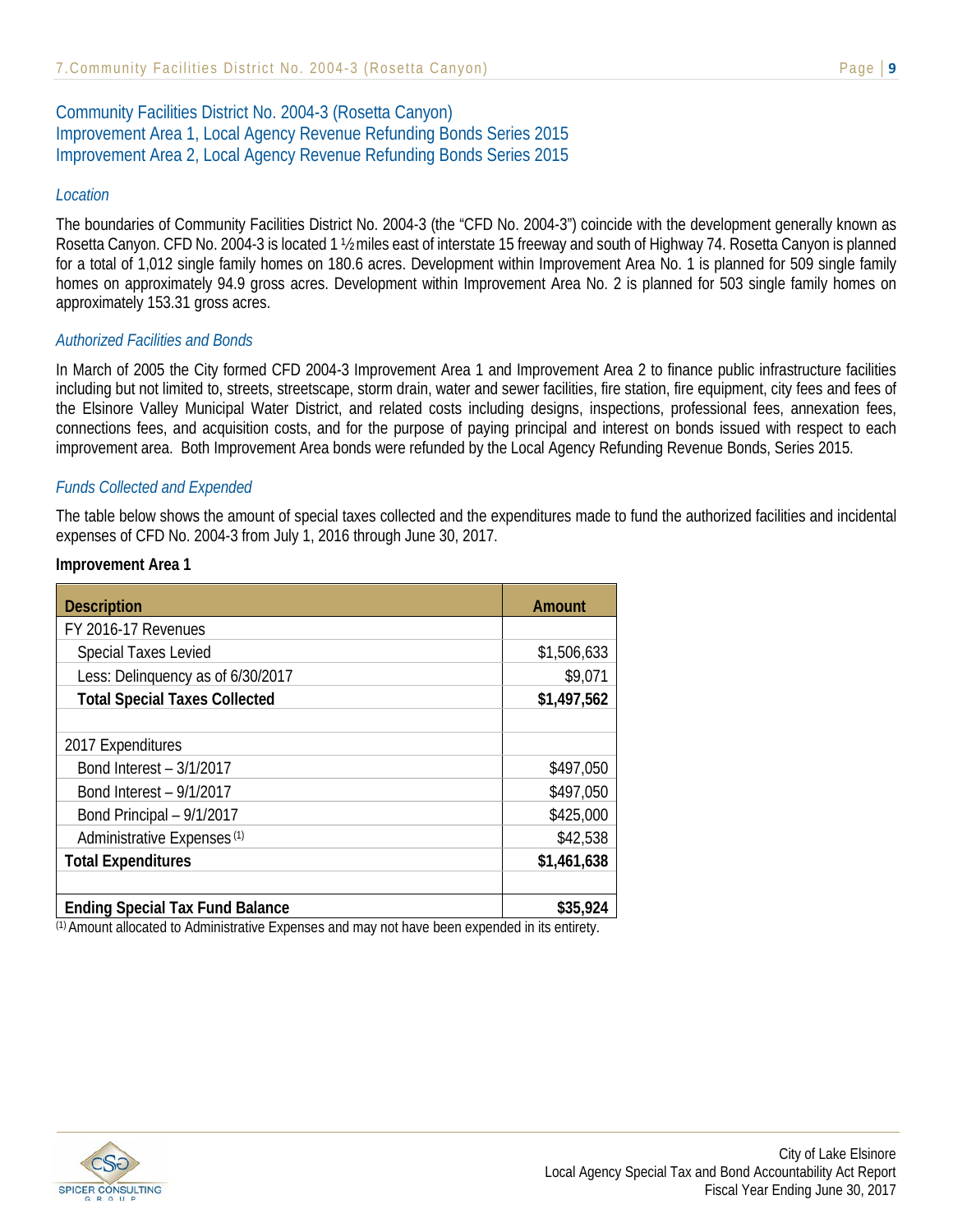#### **Improvement Area 2**

| <b>Description</b>                     | <b>Amount</b> |
|----------------------------------------|---------------|
| FY 2016-17 Revenues                    |               |
| <b>Special Taxes Levied</b>            | \$1,680,873   |
| Less: Delinquency as of 6/30/2017      | \$10,887      |
| <b>Total Special Taxes Collected</b>   | \$1,669,986   |
|                                        |               |
| 2017 Expenditures                      |               |
| Bond Interest - 3/1/2017               | \$557,350     |
| Bond Interest - 9/1/2017               | \$557,350     |
| Bond Principal - 9/1/2017              | \$295,000     |
| Authorized Improvements                | \$180,041     |
| Administrative Expenses <sup>(2)</sup> | \$46,138      |
| <b>Total Expenditures</b>              | \$1,635,879   |
|                                        |               |
| <b>Ending Special Tax Fund Balance</b> | \$34,107      |

(2) Amount allocated to Administrative Expenses and may not have been expended in its entirety.

#### *Project Status*

The requirements of the Act apply to the Improvement Fund of the following Improvement Areas. The following table shows the initial amount deposited to the Improvement Fund, the amount expended, the June 30, 2017 Improvement Fund balance, and the project status. The amounts levied pay the administrative expenses, debt service (principal and interest), and remaining facilities eligible to be financed for each Improvement Area.

| <b>District</b>     | <b>Series</b> | <b>Initial Deposit</b><br>Amount to<br>Improvement Fund | <b>Expended</b><br>Amount | June 30, 2017<br><b>Balance</b> | Project<br><b>Status</b> |
|---------------------|---------------|---------------------------------------------------------|---------------------------|---------------------------------|--------------------------|
| CFD No. 2004-3 IA 1 | 2015          | \$1,992,981.25                                          | \$1,992,981.25            | \$0.00                          | Completed                |
| CFD No. 2004-3 IA 2 | 2015          | \$4,650,214.69                                          | \$4,650,214.69            | \$0.00                          | Completed                |

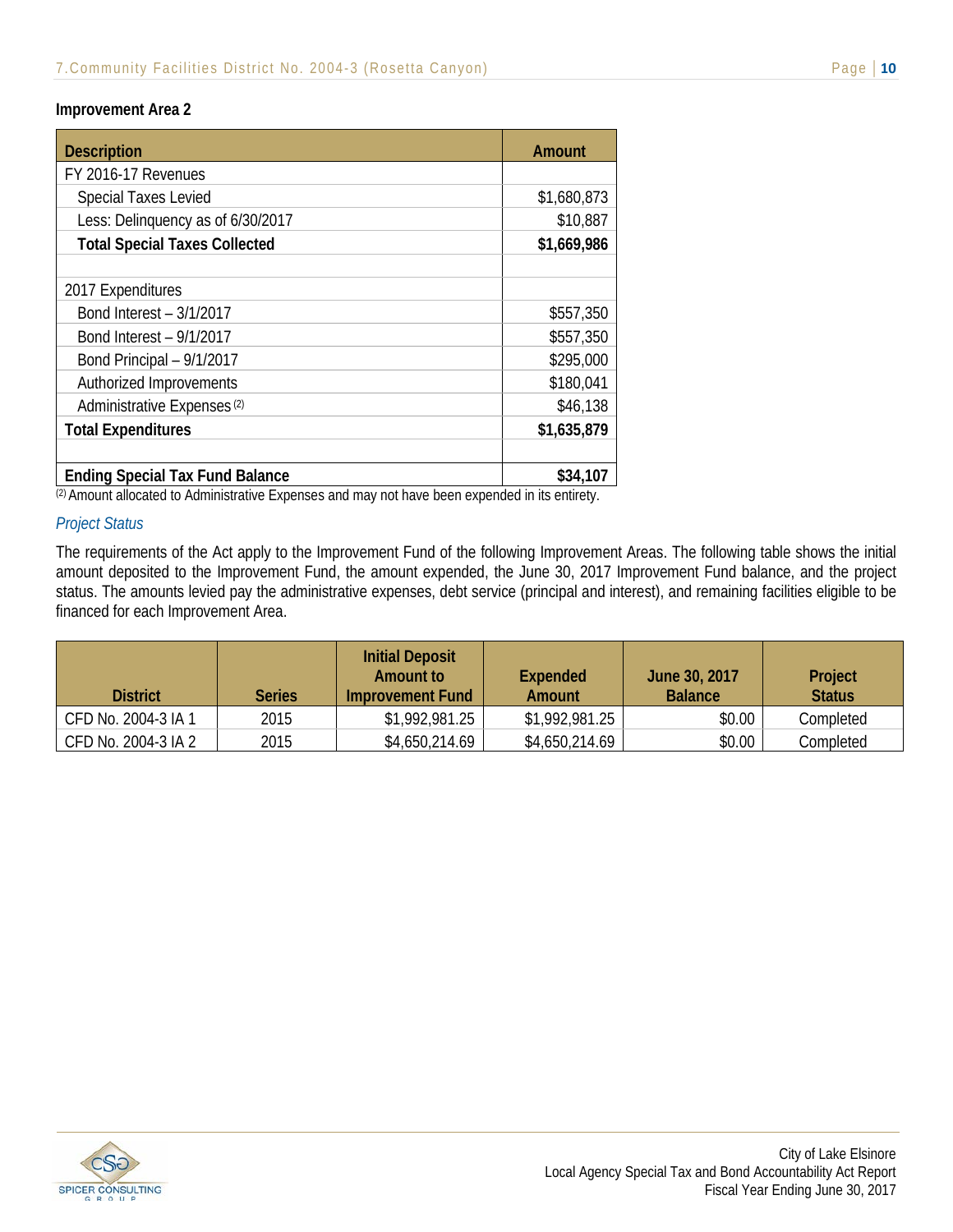Community Facilities District No. 2005-1 (Serenity) Local Agency Revenue Refunding Bonds Series 2015

#### *Location*

The boundaries of Community Facilities District No. 2005-1 (the "CFD No. 2005-1") coincide with the development generally known as Serenity. CFD No. 2005-1 is located in the southern portion of the City, 3 miles east of Interstate 15 freeway at Baxter Street. The Serenity residential community is planned for a total of 233 detached single family homes on approximately 77.6 acres.

#### *Authorized Facilities and Bonds*

In January of 2005 the City formed CFD No. 2005-1. The District is authorized to issue bonds to fund the planning, design, permitting and construction of public infrastructure consisting primarily of street, sewer, water, storm drain, park facilities as well as the funding of certain City and Elsinore Valley Municipal Water District Fees. The District currently has one series of bonds: Local Agency Refunding Revenue Bonds, Series 2015, which refunded the Special Tax Bonds 2006 Series A.

#### *Funds Collected and Expended*

The table below shows the amount of special taxes collected and the expenditures made to fund the authorized facilities and incidental expenses of CFD No. 2005-1 from July 1, 2016 through June 30, 2017.

| <b>Description</b>                     | <b>Amount</b> |
|----------------------------------------|---------------|
| FY 2016-17 Revenues                    |               |
| <b>Special Taxes Levied</b>            | \$664,407     |
| Less: Delinquency as of 6/30/2017      | \$10,008      |
| <b>Total Special Taxes Collected</b>   | \$654,399     |
|                                        |               |
| 2017 Expenditures                      |               |
| Bond Interest - 3/1/2017               | \$188,775     |
| Bond Interest - 9/1/2017               | \$188,775     |
| Bond Principal - 9/1/2017              | \$230,000     |
| Administrative Expenses <sup>(1)</sup> | \$36,859      |
| <b>Total Expenditures</b>              | \$644,409     |
|                                        |               |
| <b>Ending Special Tax Fund Balance</b> | \$9,990<br>.  |

(1) Amount allocated to Administrative Expenses and may not have been expended in its entirety.

#### *Project Status*

The requirements of the Act apply to the Improvement Fund of the following District. The following table shows the initial amount deposited to the Improvement Fund, the amount expended, the June 30, 2017 Improvement Fund balance, and the project status. The amounts levied pay the administrative expenses, debt service (principal and interest), and remaining facilities eligible to be financed for the District.

| District       | Series | <b>Initial Deposit</b><br>Amount to<br>Improvement Fund | Expended<br>Amount | June 30, 2017<br><b>Balance</b> | Project<br><b>Status</b> |
|----------------|--------|---------------------------------------------------------|--------------------|---------------------------------|--------------------------|
| CFD No. 2005-1 | 2015   | \$1,465,351.72                                          | \$1,160,466.54     | \$304,885.18                    | Ongoing                  |

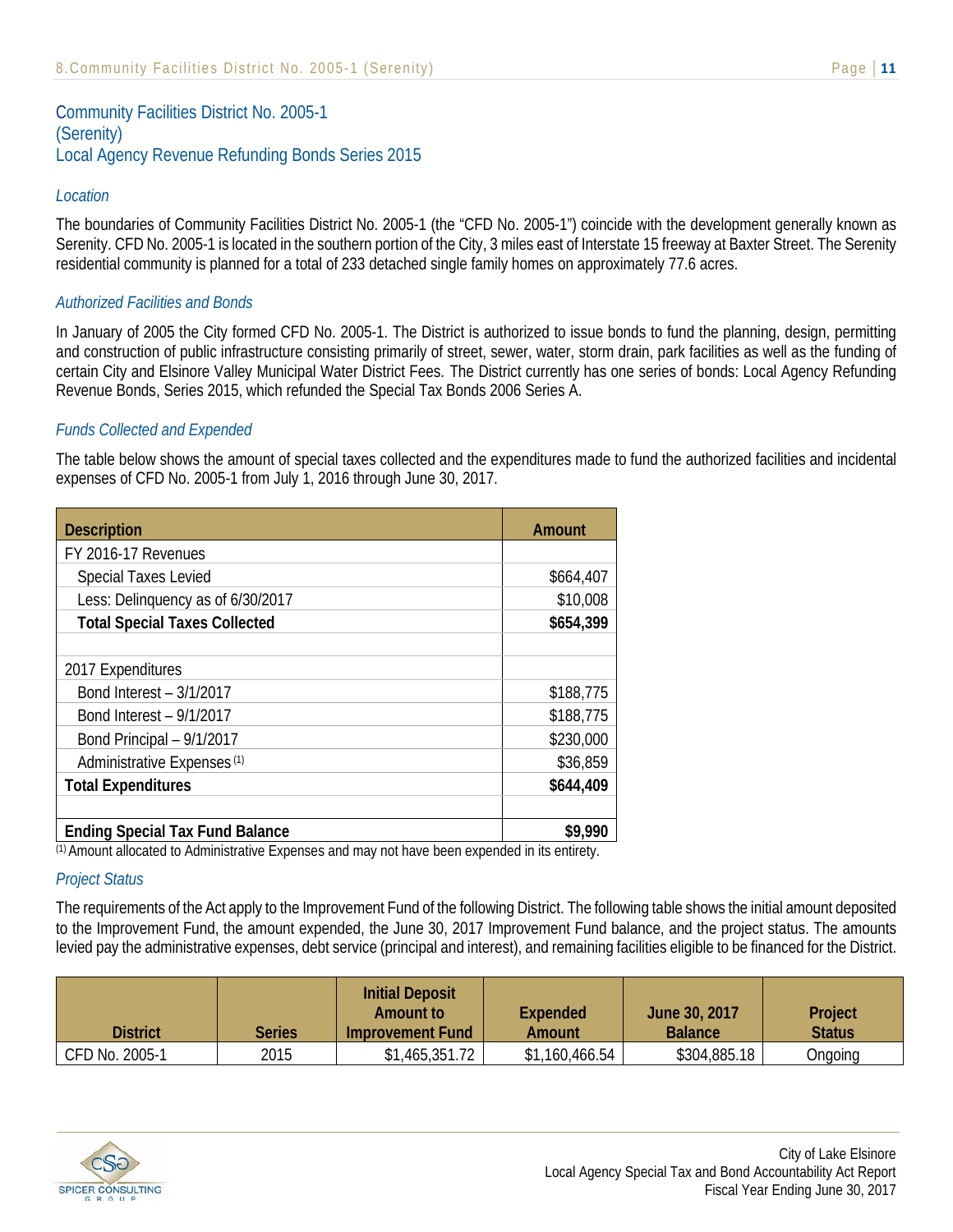Community Facilities District No. 2005-2 (Alberhill Ranch) Improvement Area A, Local Agency Revenue Refunding Bonds 2015

#### *Location*

The boundaries of Community Facilities District No. 2005-2 Improvement Area A (the "CFD No. 2005-2 IA A") coincide with the development generally known as Alberhill Ranch. CFD No. 2005-2 IA A is located in the northern portion of the City, 1 ½ miles east of the Interstate 15 freeway and south Lake Street. Alberhill Ranch is planned for a total of 1,181 single family homes and approximately 389 multifamily units on approximately 489 gross acres.

#### *Authorized Facilities and Bonds*

In September of 2005 the City formed CFD 2005-2 IA A. The District is authorized to issue bonds to fund the planning, design, permitting and construction of public infrastructure consisting primarily of street, sewer, water, storm drain, park facilities as well as the funding of certain City and Elsinore Valley Municipal Water District fees. The District currently has one series of Bonds: Local Agency Refunding Revenue Bonds Series 2015, which refunded the Special Tax 2005 Series A Bonds.

#### *Funds Collected and Expended*

The table below shows the amount of special taxes collected and the expenditures made to fund the authorized facilities and incidental expenses of CFD No. 2005-2 IA A from July 1, 2016 through June 30, 2017.

| <b>Description</b>                     | Amount      |
|----------------------------------------|-------------|
| FY 2016-17 Revenues                    |             |
| <b>Special Taxes Levied</b>            | \$1,390,645 |
| Less: Delinquency as of 6/30/2017      | \$12,900    |
| <b>Total Special Taxes Collected</b>   | \$1,377,745 |
|                                        |             |
| 2017 Expenditures                      |             |
| Bond Interest - 3/1/2017               | \$469,625   |
| Bond Interest - 9/1/2017               | \$469,625   |
| Bond Principal - 9/1/2017              | \$365,000   |
| Administrative Expenses <sup>(1)</sup> | \$46,398    |
| <b>Total Expenditures</b>              | \$1,350,648 |
|                                        |             |
| <b>Ending Special Tax Fund Balance</b> | \$27,097    |

(1) Amount allocated to Administrative Expenses and may not have been expended in its entirety.

#### *Project Status*

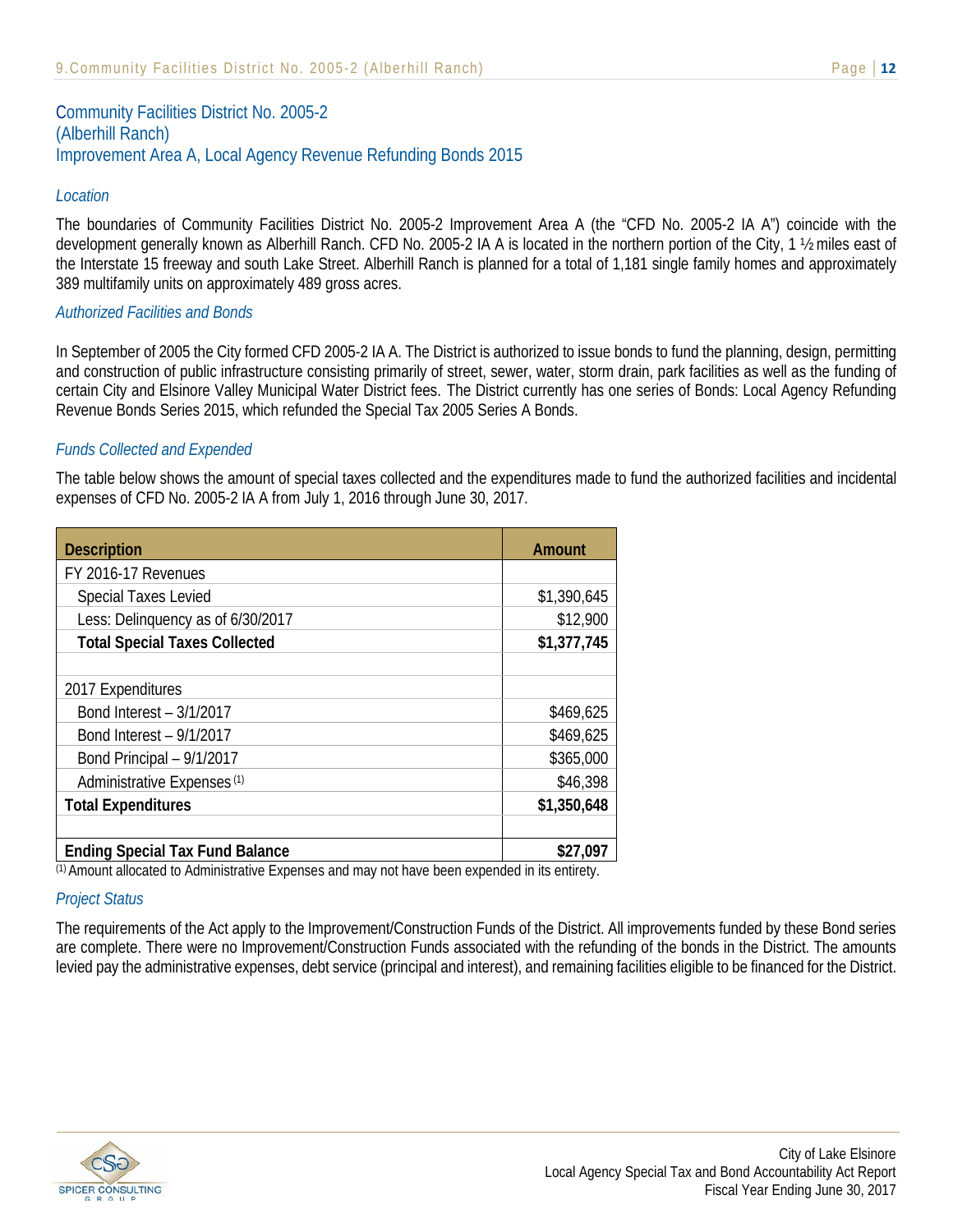Community Facilities District No. 2005-5 (Wasson Canyon) Local Agency Revenue Bonds 2012 Series A

#### *Location*

Community Facilities District No. 2005-5 (the "CFD No. 2005-5") is located in an area known as Rosetta Hills, which is southeast of Highway 74 and northeast of Interstate 15, and generally encompasses the residential community known as the "Villages at Wasson Canyon".

#### *Authorized Facilities and Bonds*

CFD No. 2005-5 was formed in August, 2005 for the purpose of acquiring or constructing public improvements needed to meet increased demand upon the City as a result of development within the boundaries of the District, including streets, streetscape, storm drains, City fees, and fees of the Elsinore Valley Municipal Water District. The development includes 190 residential units at build-out. The District currently has one series of Bonds: Local Agency Revenue Bonds 2012 Series A.

#### *Funds Collected and Expended*

The table below shows the amount of special taxes collected and the expenditures made to fund the authorized facilities and incidental expenses of CFD No. 2005-5 from July 1, 2016 through June 30, 2017.

| <b>Description</b>                     | <b>Amount</b> |
|----------------------------------------|---------------|
| FY 2016-17 Revenues                    |               |
| <b>Special Taxes Levied</b>            | \$262,174     |
| Less: Delinquency as of 6/30/2017      | \$719         |
| <b>Total Special Taxes Collected</b>   | \$261,455     |
|                                        |               |
| 2017 Expenditures                      |               |
| Bond Interest - 3/1/2017               | \$78,596      |
| Bond Interest - 9/1/2017               | \$78,596      |
| Bond Principal - 9/1/2017              | \$60,000      |
| Administrative Expenses <sup>(1)</sup> | \$34,982      |
| <b>Total Expenditures</b>              | \$252,174     |
|                                        |               |
| <b>Ending Special Tax Fund Balance</b> | \$9,281<br>.  |

(1) Amount allocated to Administrative Expenses and may not have been expended in its entirety.

#### *Project Status*

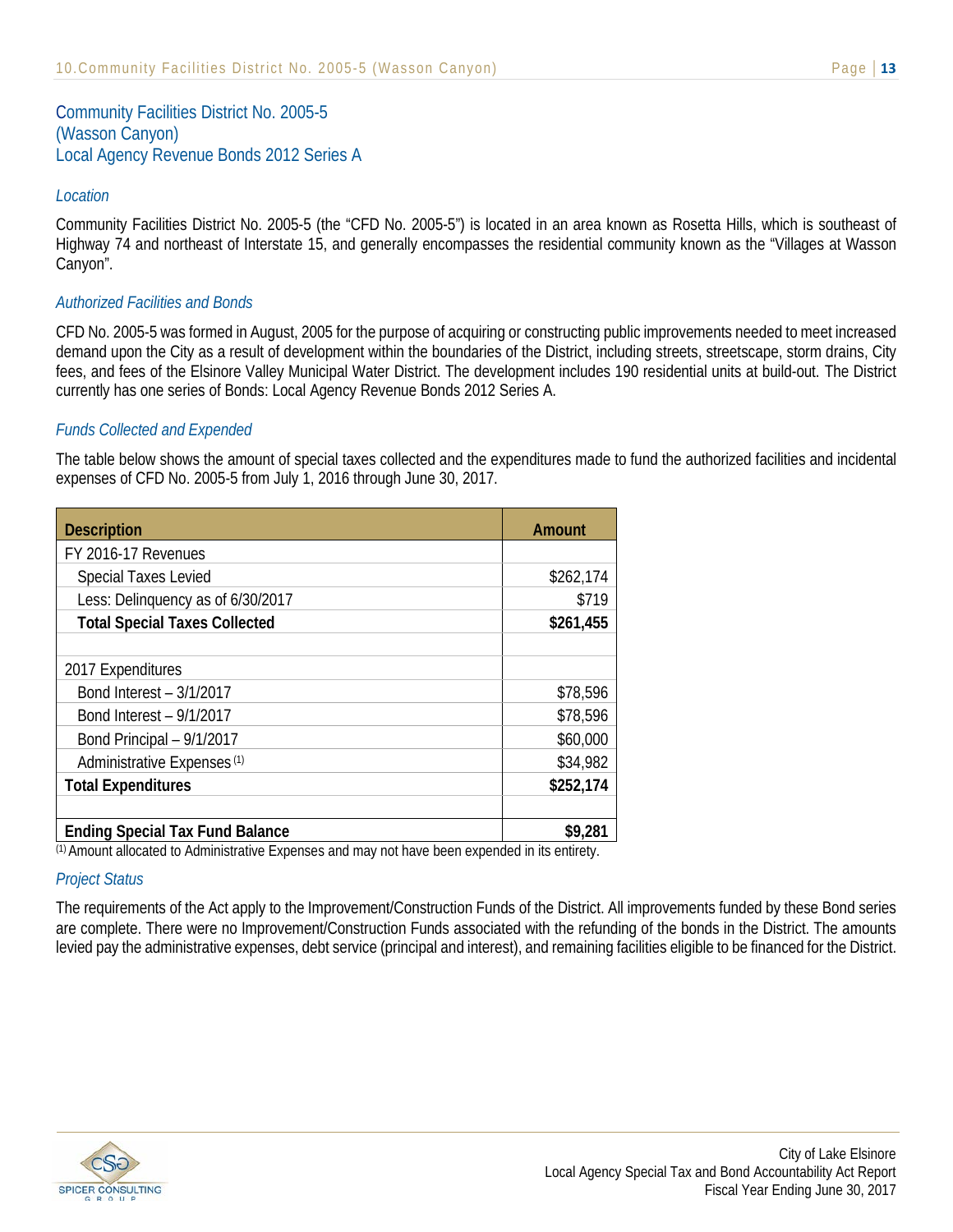Community Facilities District No. 2005-6 (City Center Townhomes) Local Agency Refunding Revenue Bonds 2015 Series

#### *Location*

Community Facilities District No. 2005-6 (the "CFD No. 2005-6") is generally located adjacent to and east of Grape Street near the intersection of Grape Street and Railroad Canyon. The development within CFD No. 2005-6 is planned for 144 attached single family housing units in condominium ownership on approximately 14.2 gross acres.

#### *Authorized Facilities and Bonds*

In September of 2005 the City formed CFD No. 2005-6. The District is authorized to issue bonds to fund the planning, design, permitting and construction of public infrastructure consisting primarily of street, sewer, water, storm drain, park facilities as well as the funding of certain City and Elsinore Valley Municipal Water District fees. The District currently has one series of Bonds: Local Agency Refunding Revenue Bonds Series 2015, which refunded the Special Tax 2006 Series A Bonds.

#### *Funds Collected and Expended*

The table below shows the amount of special taxes collected and the expenditures made to fund the authorized facilities and incidental expenses of CFD No. 2005-6 from July 1, 2016 through June 30, 2017.

| <b>Description</b>                                                                 | <b>Amount</b>                      |
|------------------------------------------------------------------------------------|------------------------------------|
| FY 2016-17 Revenues                                                                |                                    |
| <b>Special Taxes Levied</b>                                                        | \$227,564                          |
| Less: Delinquency as of 6/30/2017                                                  | \$9,699                            |
| <b>Total Special Taxes Collected</b>                                               | \$217,865                          |
|                                                                                    |                                    |
| 2017 Expenditures                                                                  |                                    |
| Bond Interest - 3/1/2017                                                           | \$67,000                           |
| Bond Interest - 9/1/2017                                                           | \$67,000                           |
| Bond Principal - 9/1/2017                                                          | \$45,000                           |
| Administrative Expenses <sup>(1)</sup>                                             | \$32,566                           |
| <b>Total Expenditures</b>                                                          | \$211,566                          |
|                                                                                    |                                    |
| <b>Ending Special Tax Fund Balance</b><br>all contacts to a finding of a change of | \$6,299<br>المنابطة المتلا المنابا |

(1) Amount allocated to Administrative Expenses and may not have been expended in its entirety.

#### *Project Status*

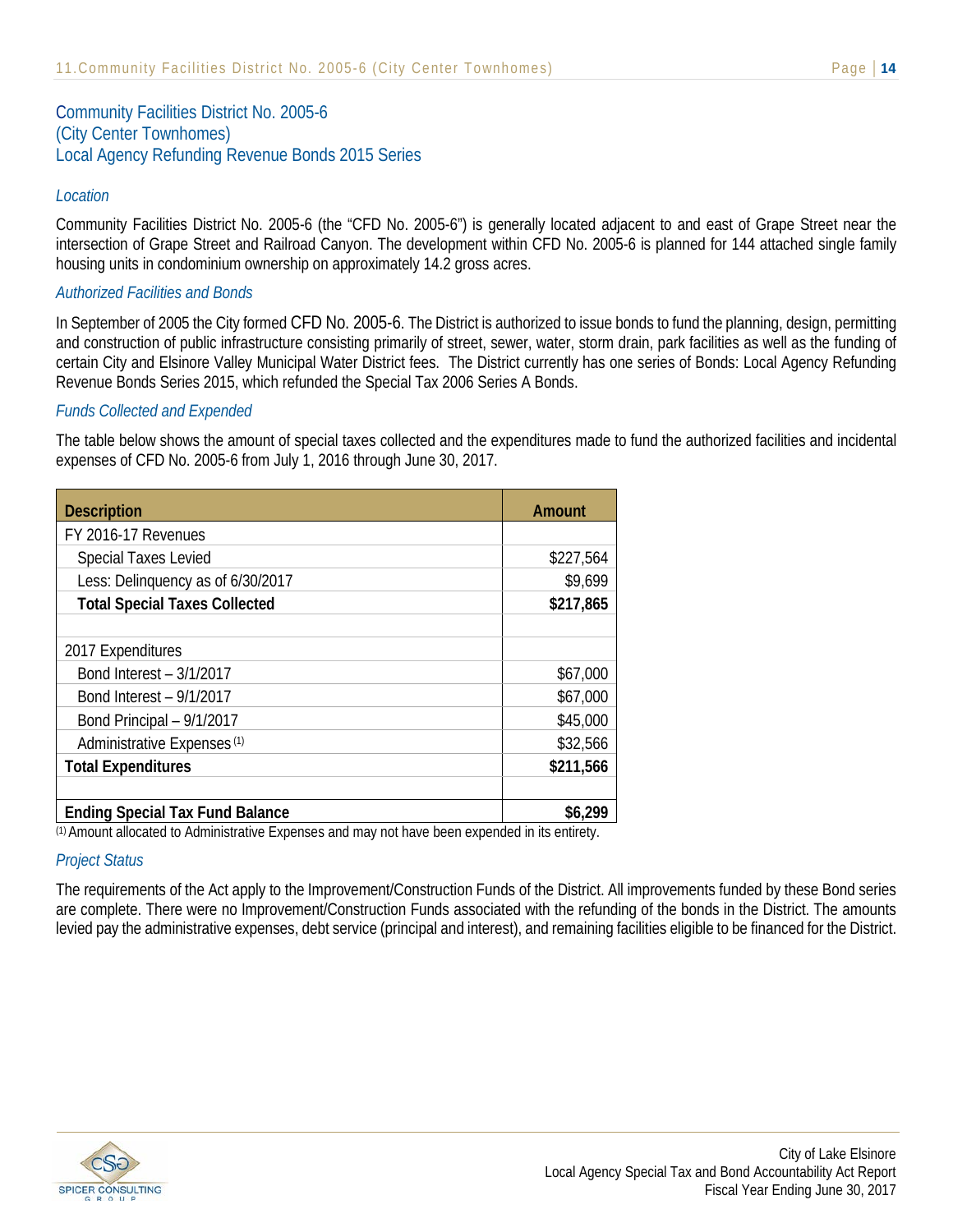Community Facilities District No. 2006-1 (Summerly) Improvement Area A, Local Agency Revenue Bonds 2013 Series A Improvement Area B, Local Agency Revenue Bonds 2015 Series A Improvement Area CC, Local Agency Revenue Bonds 2016 Series A

#### *Location*

The boundaries of Community Facilities District No. 2006-1 (the "CFD No. 2006-1") are included within the development generally known as Summerly. The primary entrance to the District is located at the intersection of Village Parkway with Diamond Drive approximately 0.8 miles from the I-15 freeway. Although not in the District the Links at Summerly, a par 72 golf course, is part of the greater Summerly development. The Lake Elsinore Diamond Stadium is located adjacent to the Summerly development across Diamond Drive. In total the Summerly development is expected to include 1,482 homes.

#### *Authorized Facilities and Bonds*

CFD No. 2006-1 was formed in 2006 and initially consisted of three Improvement Areas (the "IA"); in 2011, the City reconfigured the CFD No. 2006-1 into six Improvement Areas (A, B, CC through FF), and one remainder Improvement Area (Improvement Area 1), which consisted of nine existing homes which prepaid its special taxes. IA A has a single bond series: Local Agency Revenue Bonds 2013 Series A. IA B has a single series of bonds: Local Agency Revenue Bonds 2015 A. IA CC has one series of bonds: Local Agency Revenue Bonds 2016 Series A. IA FF has one series of bonds. Special Tax Bonds Series 2016 B, after the reporting date. No bonds have been issued for the other Improvement Areas.

#### *Funds Collected and Expended*

The table below shows the amount of special taxes collected and the expenditures made to fund the authorized facilities and incidental expenses of CFD No. 2006-1 from July 1, 2016 through June 30, 2017.

#### **Improvement Area A**

| <b>Description</b>                     | Amount    |
|----------------------------------------|-----------|
| FY 2016-17 Revenues                    |           |
| <b>Special Taxes Levied</b>            | \$225,875 |
| Less: Delinquency as of 6/30/2017      | \$4,510   |
| <b>Total Special Taxes Collected</b>   | \$221,365 |
|                                        |           |
| 2017 Expenditures                      |           |
| Bond Interest - 3/1/2017               | \$84,484  |
| Bond Interest - 9/1/2017               | \$84,484  |
| Bond Principal - 9/1/2017              | \$25,000  |
| Administrative Expenses <sup>(1)</sup> | \$25,409  |
| <b>Total Expenditures</b>              | \$219,377 |
|                                        |           |
| <b>Ending Special Tax Fund Balance</b> | \$1,988   |

(1) Amount allocated to Administrative Expenses and may not have been expended in its entirety.

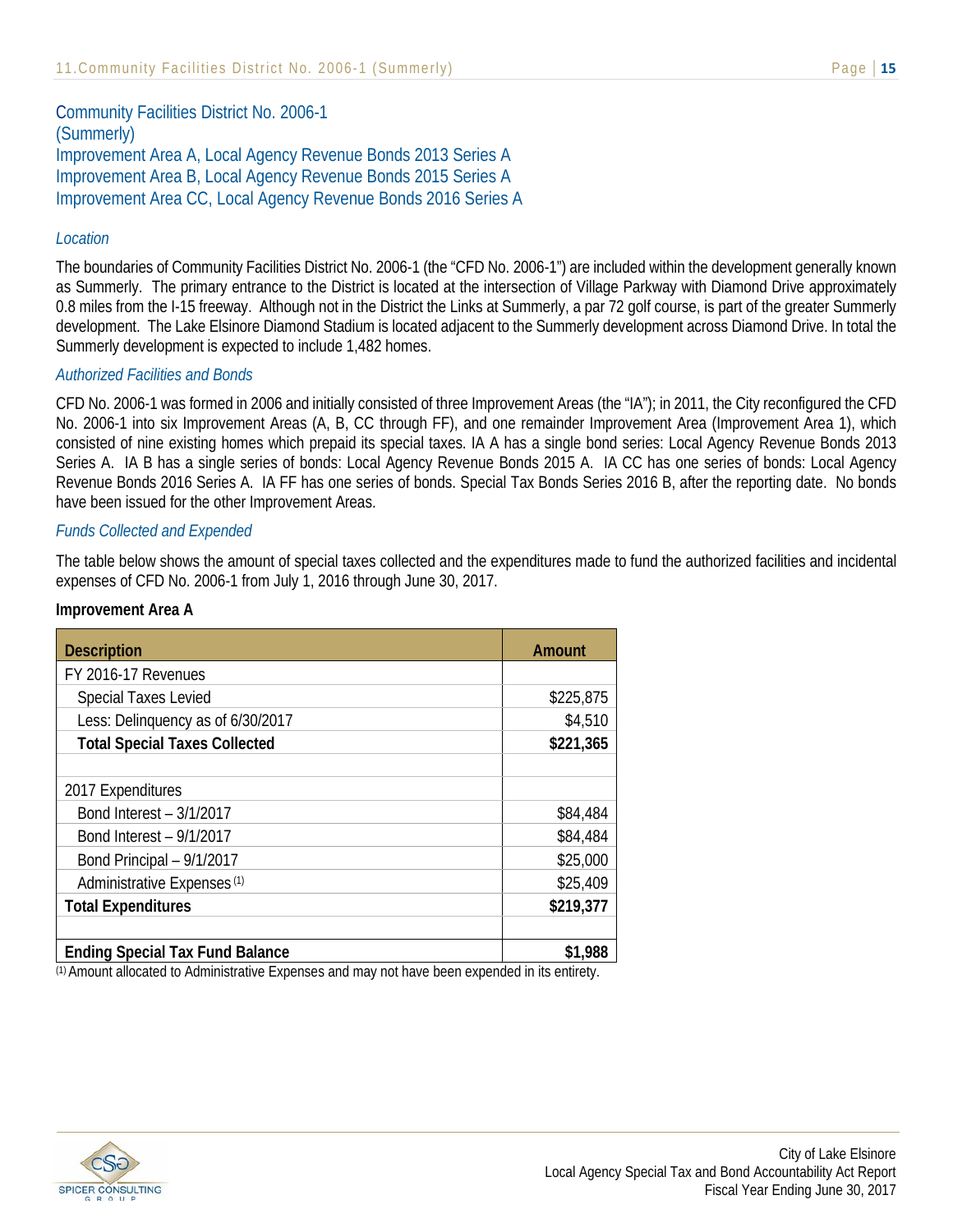#### **Improvement Area B**

| <b>Description</b>                     | <b>Amount</b> |
|----------------------------------------|---------------|
| FY 2016-17 Revenues                    |               |
| <b>Special Taxes Levied</b>            | \$165,971     |
| Less: Delinquency as of 6/30/2017      | \$1,105       |
| <b>Total Special Taxes Collected</b>   | \$164,866     |
|                                        |               |
| 2017 Expenditures                      |               |
| Bond Interest - 3/1/2017               | \$53,134      |
| Bond Interest - 9/1/2017               | \$53,134      |
| Bond Principal - 9/1/2017              | \$35,000      |
| Administrative Expenses <sup>(2)</sup> | \$20,204      |
| <b>Total Expenditures</b>              | \$161,472     |
|                                        |               |
| <b>Ending Special Tax Fund Balance</b> | \$3,394       |

(2) Amount allocated to Administrative Expenses and may not have been expended in its entirety.

#### **Improvement Area CC**

| <b>Description</b>                     | Amount    |
|----------------------------------------|-----------|
| FY 2016-17 Revenues                    |           |
| <b>Special Taxes Levied</b>            | \$137,387 |
| Less: Delinquency as of 6/30/2017      | \$0       |
| <b>Total Special Taxes Collected</b>   | \$137,387 |
|                                        |           |
| 2017 Expenditures                      |           |
| Bond Interest - 3/1/2017               | \$43,600  |
| Bond Interest - 9/1/2017               | \$43,600  |
| Bond Principal - 9/1/2017              | \$30,000  |
| Administrative Expenses <sup>(3)</sup> | \$20,187  |
| <b>Total Expenditures</b>              | \$137,387 |
|                                        |           |
| <b>Ending Special Tax Fund Balance</b> |           |

(3) Amount allocated to Administrative Expenses and may not have been expended in its entirety.

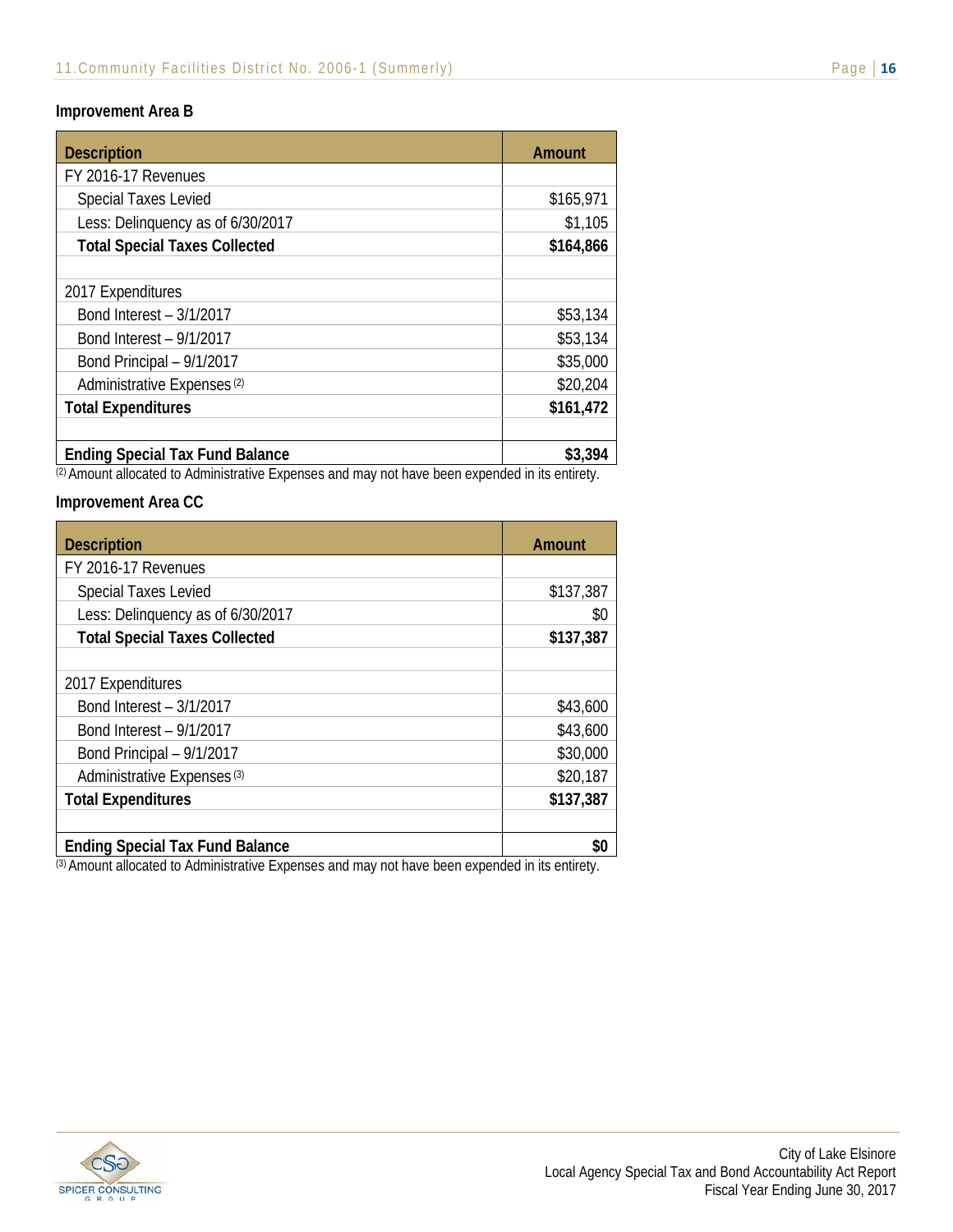#### **Improvement Area FF**

| <b>Description</b>                     | <b>Amount</b> |
|----------------------------------------|---------------|
| FY 2016-17 Revenues                    |               |
| <b>Special Taxes Levied</b>            | \$44,623      |
| Capitalized Interest                   | \$88,843      |
| Less: Delinquency as of 6/30/2017      | \$0           |
| <b>Total Special Taxes Collected</b>   | \$133,466     |
|                                        |               |
| 2017 Expenditures                      |               |
| Bond Interest - 3/1/2017               | \$37,748      |
| Bond Interest - 9/1/2017               | \$68,634      |
| Bond Principal - 9/1/2017              | \$0           |
| Administrative Expenses <sup>(3)</sup> | \$8,649       |
| <b>Total Expenditures</b>              | \$115,031     |
|                                        |               |
| <b>Ending Special Tax Fund Balance</b> | \$18,435      |

#### *Project Status*

The requirements of the Act apply to the Improvement Fund of the following Improvement Areas. The following table shows the initial amount deposited to the Improvement Fund, the amount expended, the June 30, 2017 Improvement Fund balance, and the project status. The amounts levied pay the administrative expenses, debt service (principal and interest), and remaining facilities eligible to be financed for each Improvement Area.

| <b>District</b>      | <b>Series</b> | <b>Initial Deposit</b><br><b>Amount to</b><br><b>Improvement Fund</b> | <b>Expended</b><br>Amount | June 30, 2017<br><b>Balance</b> | Project<br><b>Status</b> |
|----------------------|---------------|-----------------------------------------------------------------------|---------------------------|---------------------------------|--------------------------|
| CFD No. 2006-1 IA A  | 2013A         | \$2,785,178.85                                                        | \$2,785,178.85            | \$0.00                          | Completed                |
| CFD No. 2006-1 IA B  | 2015A         | \$2,617,345.52                                                        | \$2,617,345.52            | \$0.00                          | Completed                |
| CFD No. 2006-1 IA CC | 2016A         | \$2,483,234.03                                                        | \$2,483,234.03            | \$0.00                          | Completed                |
| CFD No. 2006-1 IA FF | 2016B         | \$3,119,295.49                                                        | \$3,119,295.49            | \$0.00                          | Completed                |

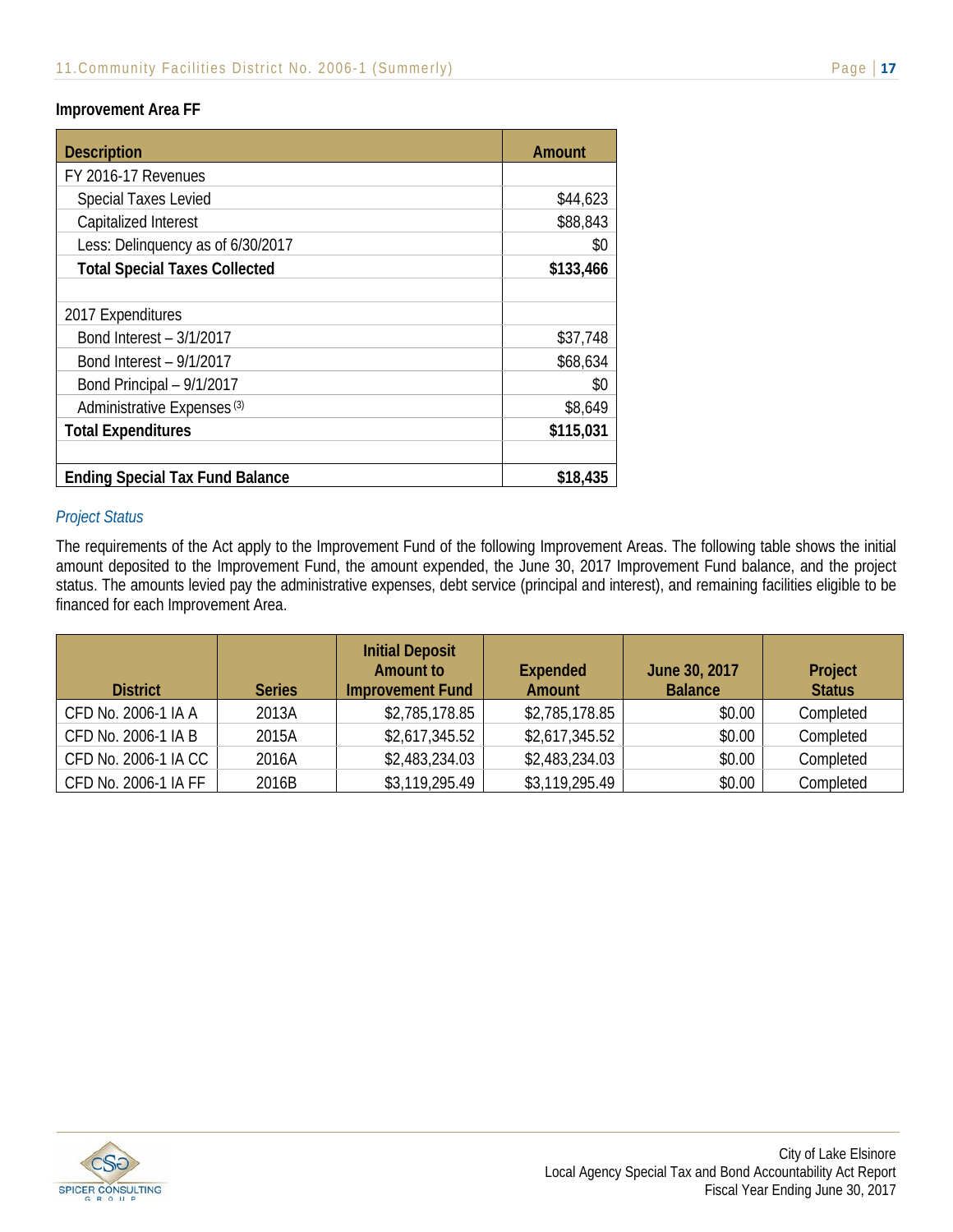Community Facilities District No. 2006-2 (Viscaya) Local Agency Revenue Bonds 2012 Series A

#### *Location*

Community Facilities District No. 2006-2 (the "CFD No. 2006-2") is generally located approximately 2 miles southwest of Interstate 15 freeway near the southwest corner of Lakeshore Drive and Riverside Drive. The development within CFD No. 2006-2 is planned for 168 detached residential units on approximately 15.6 net acres.

#### *Authorized Facilities and Bonds*

In April of 2006 the City formed CFD No. 2006-2. The District is authorized to issue the Bonds to fund the planning, design, permitting, acquisition and construction of public infrastructure consisting primarily of street, sewer, water, storm drain, park facilities as well as the funding of certain City and Elsinore Valley Municipal Water District fees. The District currently has one series of Bonds: Local Agency Refunding Revenue Bonds Series 2015, which refunded the Special Tax 2006 Series A Bonds.

#### *Funds Collected and Expended*

The table below shows the amount of special taxes collected and the expenditures made to fund the authorized facilities and incidental expenses of CFD No. 2006-2 from July 1, 2016 through June 30, 2017.

| <b>Description</b>                     | <b>Amount</b> |
|----------------------------------------|---------------|
| FY 2016-17 Revenues                    |               |
| <b>Special Taxes Levied</b>            | \$444,842     |
| Less: Delinquency as of 6/30/2017      | \$23,323      |
| <b>Total Special Taxes Collected</b>   | \$421,519     |
|                                        |               |
| 2017 Expenditures                      |               |
| Bond Interest - 3/1/2017               | \$139,275     |
| Bond Interest - 9/1/2017               | \$139,275     |
| Bond Principal - 9/1/2017              | \$90,000      |
| Administrative Expenses <sup>(1)</sup> | \$31,293      |
| <b>Total Expenditures</b>              | \$399,843     |
|                                        |               |
| <b>Ending Special Tax Fund Balance</b> | \$21,676<br>. |

(1) Amount allocated to Administrative Expenses and may not have been expended in its entirety.

#### *Project Status*